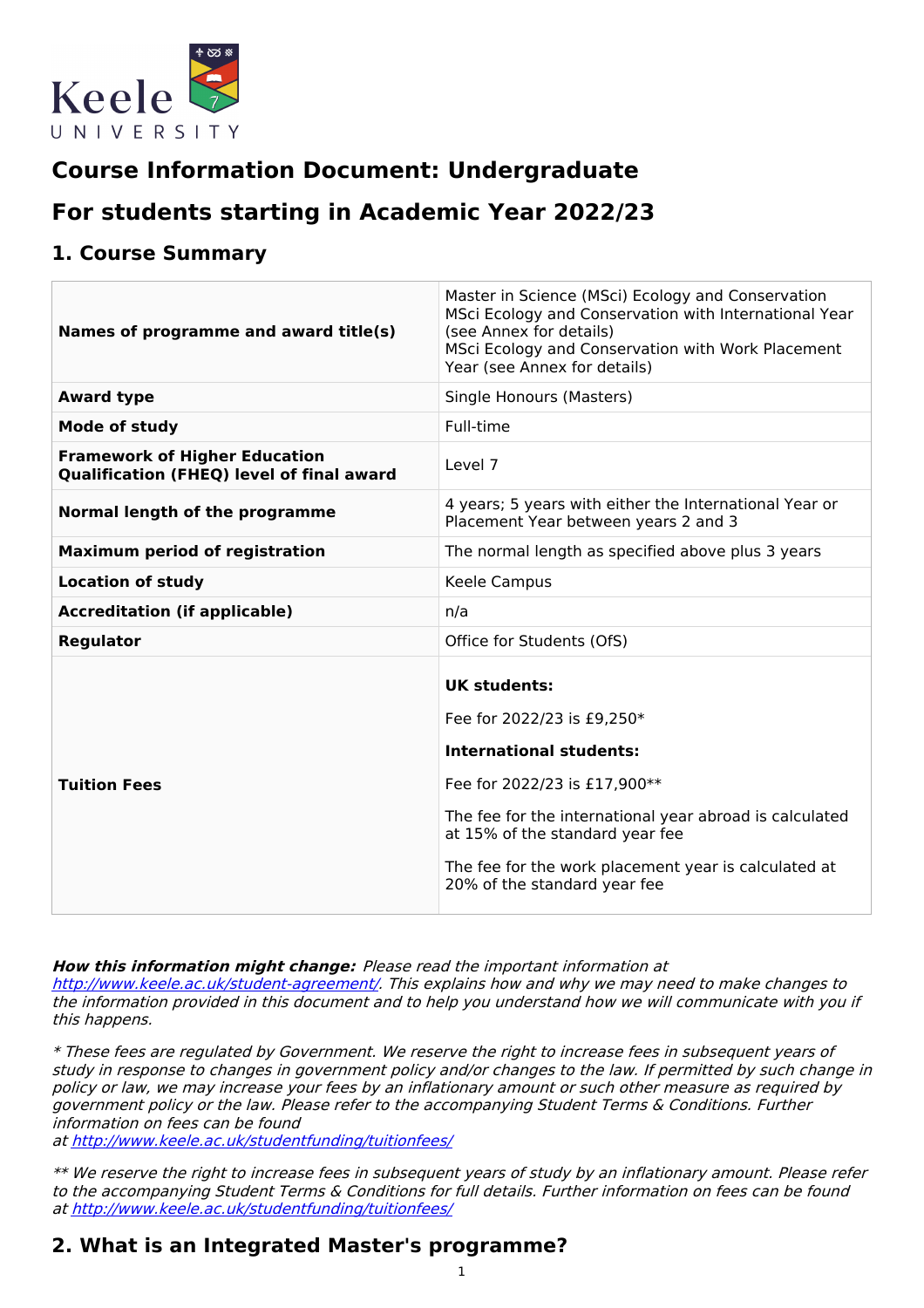Integrated master's awards - which are common in science, mathematics and engineering - are delivered through a programme that combines study at the level of a bachelor's degree with honours with study at master's level. As such, a student graduates with a master's degree after a single four-year programme of study. The Integrated Masters programme described in this document builds upon the three year Single Honours Ecology and Conservation programme by adding a fourth year in which students study modules at an advanced level.

The MSci Ecology and Conservation involves four years of academic study at Keele and is offered both as a four-year MSci programme or as a five-year MSci programme if taken with an International Year or Work Placement Year. Students taking the International Year will gain the qualification of MSci Ecology and Conservation with International Year. Students taking the Work Placement Year will gain the qualification of MSci Ecology and Conservation with Work Placement Year.

Ecology and Conservation is also available as single honours degree with three years of academic study at Keele - leading to the award of BSc Ecology and Conservation. The BSc is also available with an International Year or Work Placement Year as a four-year programme of study. Students enrolled on the MSci are able to transfer to the BSc up to the start of Level 6 study. Students on the MSci must achieve a minimum average module mark at Level 5 of 50% in addition to standard progression requirements or will be transferred to the BSc. To progress from Level 6 to Level 7 students must at least satisfy the requirements for the award of an Honours Degree in the Lower Second Class Honours category or will revert to BSc candidature.

## **3. Overview of the Programme**

This programme will give you a comprehensive understanding of ecology and conservation. You will explore ecology, conservation biology, conservation practice, environmental management and interdisciplinarity to develop solutions in both practical application and case study analysis for the key ecological and conservation issues facing our planet. Graduates will also be competent in research design and methods, interdisciplinary approaches, and a broad range of field skills. Ecology and conservation field and lab skills are taught comprehensively across the programme, including extensive use of our green campus. Fieldwork and residential field courses are an integral part of the programme throughout, as is employability. All students on the BSc and MSci Ecology and Conservation degree programmes take a second year employability module with 10 days work placement or equivalent, and MSci students have a further 10 days conservation placement.

## **4. Aims of the programme**

The broad aims of the programme are to enable you to:

- Undertake a comprehensive programme of study of ecology and conservation in their scientific and societal context
- Develop the ability to apply conceptually underpinned conservation practice, environmental management, and interdisciplinarity
- Engage in evidence-based debates on ecological and conservation issues
- Develop career enhancing proficiencies in ecological and conservation field skills, approaches, methods, and research design

## **5. What you will learn**

The intended learning outcomes of the programme (what students should know, understand and be able to do at the end of the programme), can be described under the following headings:

- Subject knowledge and understanding
- Subject specific skills
- Key or transferable skills (including employability skills)

## **Subject knowledge and understanding**

Successful students will be able to:

- KU1 (Conservation biology). Apply conceptual understanding of conservation biology to case studies and research design.
- KU2 (Conservation practice). Critically evaluate case studies of conservation practice in relation to theory and contributing scientific and social science disciplines.
- KU3 (Ecology). Demonstrate knowledge and understanding of ecological principles and their relation to fieldwork, research and assessment approaches.
- KU4 (Environmental management). Demonstrate knowledge and understanding of environmental management principles and approaches in a range of contexts.
- KU5 (Interdisciplinary practice). Explain the principles of interdisciplinary practice and integrate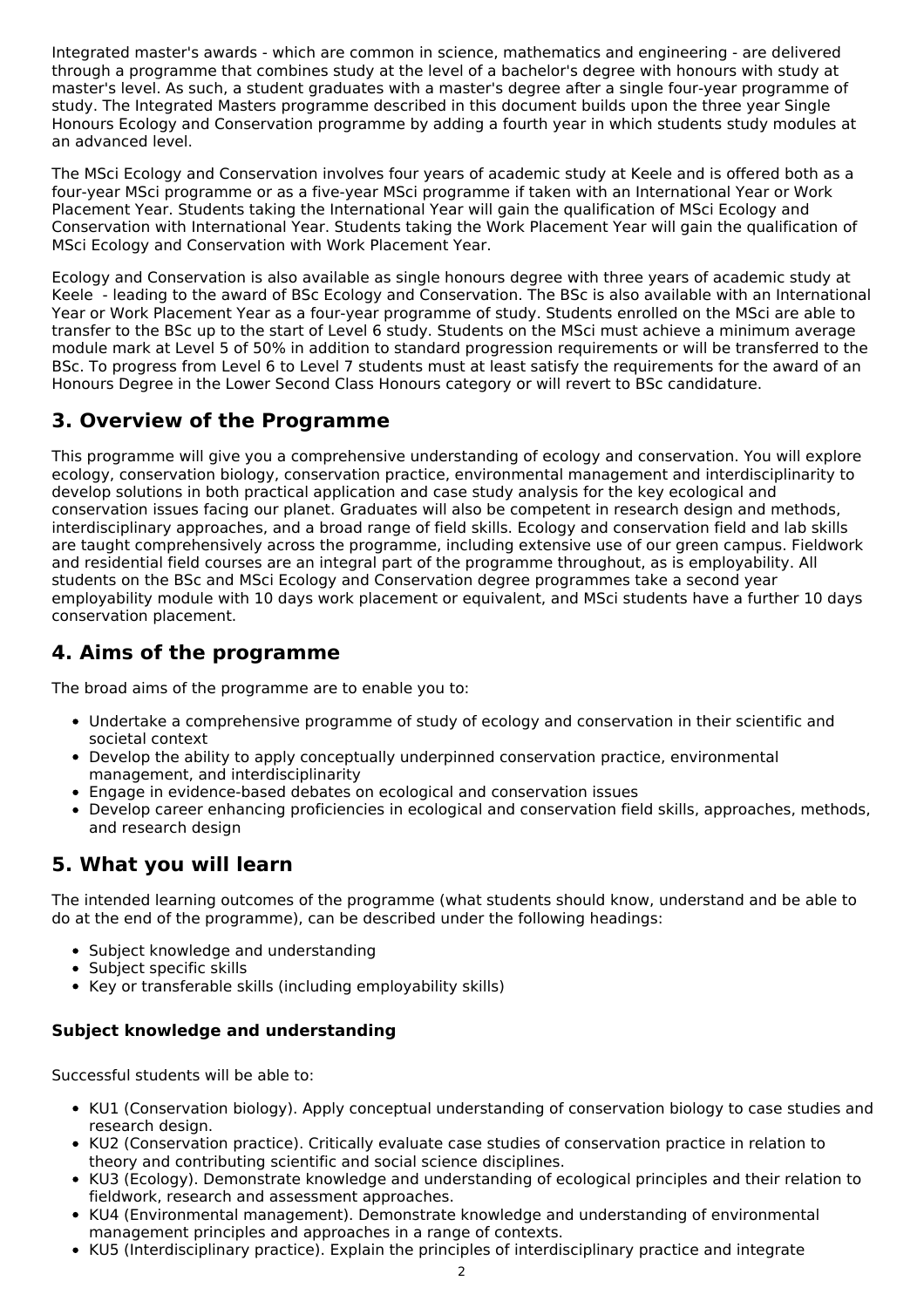different contributing disciplines including biology, geography and social sciences to address ecological and conservation issues.

In addition, successful students completing the MSci will be able to:

- KU6 (Workplace competencies). Demonstrate employability and professional competence in the ecology and conservation sector.
- KU7 (Independent research practice). Demonstrate advanced knowledge of principles of research design and practice in ecology and conservation.
- KU8 (Key issues). Demonstrate critical awareness and detailed knowledge of current key issues in ecology and conservation.
- KU9 (Approaches and methods). Demonstrate an advanced level of understanding of core ecological and conservation approaches and how they are applied in various contexts.

In addition, successful students taking the programme with the International year will be able to:

• KU10 (International practice). Demonstrate successful year-long international study of ecology and conservation at university level.

All successful students taking the programme with the Work Placement Year (whether leaving with a BSc Level 6 award or MSci Level 7 award) will be able to:

KU6 (Workplace competencies). Demonstrate employability and professional competence in the ecology and conservation sector.

### **Subject specific skills**

Successful students will be able to:

- SS1 (Field and laboratory skills). Employ a broad range of fieldwork skills and laboratory skills including ecological techniques, species identification and habitat classification methods, mapping, planning, risk assessment, and health and safety.
- SS2 (Data handling, analysis and statistics). Use data handling, data analysis and statistics skills in a broad range of ecological and conservation applications.
- SS3 (Information Technology and GIS). Apply Information Technology and Geographic Information Systems (GIS) skills in a range of ecological and conservation contexts.
- SS4 (Critical thinking and information literacy). Demonstrate the ability to theorise ecology and conservation practice and relate applied work to conceptual frameworks.
- SS5 (Team working and project management). Demonstrate team working and project management skills including group work planning and coordination of team inputs.

In addition, successful students completing the MSci will be able to:

- SS6 (Workplace conservation practice). Apply ecological and conservation knowledge and understanding in a workplace context.
- SS7 (Advanced research design). Apply advanced research design skills to an ecological or conservation independent study project.
- SS8 (Advanced data, team and project skills). Demonstrate professional level competence in Information Technology, Geographic Information Systems (GIS) data handling, critical thinking, team working and project management.

In addition, successful students taking the programme with the International year will be able to:

• SS9 (Global citizenship). Discuss, reflect upon, and explain cultural and international differences in approaches to academic study and to ecology and conservation as a discipline.

All successful students taking the programme with the Work Placement Year (whether leaving with a BSc Level 6 award or MSci Level 7 award) will be able to:

• SS6 (Workplace conservation practice). Apply ecological and conservation skills in a workplace context.

### **Key or transferable skills (including employability skills)**

Successful students will be able to:

TS1 (Employability and professional development). Take an adaptable, reflective, self-managed and motivated approach to study and work and to and academic and professional development, demonstrating integrity, responsibility, independence, and recognition of professional codes of conduct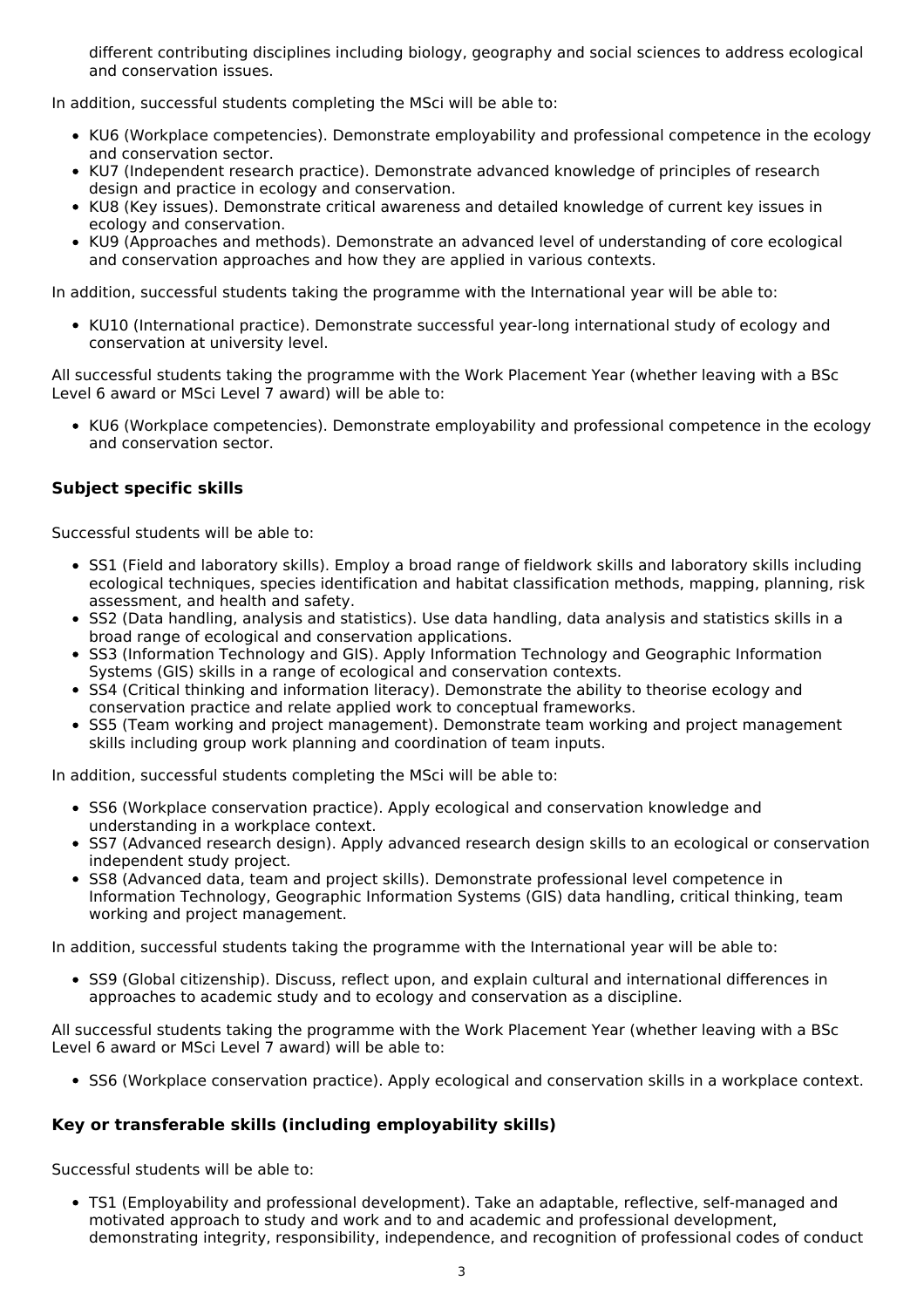and ethical considerations.

- TS2 (Theoretically underpinned and evidence-based practice). Make reasoned decisions and judgements addressing familiar and unfamiliar problems with reference to concepts and principles, synthesising a wide range of evidence types and using appropriate citation.
- TS3 (Data collection and analysis). Collect, process, interpret, summarise and present data of various types including from field and laboratory studies, the internet and prior research with appropriate planning using qualitative and quantitative techniques, computer software, statistical programmes and spreadsheets.
- TS4 (Teamwork). Work effectively as part of a team, recognising and respecting the viewpoints of others, to achieve an objective and evaluate the roles and development of team members including themselves.
- TS5 (Communication). Communicate effectively with a variety of audiences by written, spoken and graphical means using appropriate techniques and language, including the internet and audio-visual technology.

#### **Keele Graduate attributes**

Engagement with this programme will enable you to develop your intellectual, personal and professional capabilities. At Keele, we call these our ten Graduate Attributes and they include independent thinking, synthesizing information, creative problem solving, communicating clearly, and appreciating the social, environmental and global implications of your studies and activities. Our educational programme and learning environment is designed to help you to become a well-rounded graduate who is capable of making a positive and valued contribution in a complex and rapidly changing world, whichever spheres of life you engage in after your studies are completed.

Further information about the Keele Graduate Attributes can be found here: <http://www.keele.ac.uk/journey/>

## **6. How is the programme taught?**

Learning and teaching methods used on the programme vary according to the subject matter and level of the module. They include the following:

- **Lectures** in which the lecturer typically narrates an overview of intended learning outcomes, core concepts, literature and case studies to provide a framework for follow on reading, independent study and completion of assignments.
- **Tutorials, seminars and workshops** in which typically intended learning outcomes, core concepts, literature and case studies can be discussed in depth, with students expected to play a full part in, and occasionally to lead, these discussions.
- **Problem-solving classes** in which students typically work collaboratively to apply knowledge and understanding to real-world scenarios and learn new concepts, with discussion and feedback from tutors scaffolding learning.
- **Practical and laboratory classes** in which students typically learn and apply a range of practical techniques, usually to generate data that is then analysed and reported in an appropriate format that engages with subject knowledge and concepts.
- **Field courses** in which typically students spend one or more days, often as a residential visit of 1-2 weeks, in an appropriate fieldwork location with staff to learn fieldwork and practical skills through application and to develop their knowledge and understanding of core concepts as applied to real-world scenarios.
- **Group presentations and linked discussion** in which students typically work collaboratively in small groups on the analysis of an issue, project or assignment and communicate their findings to the wider class and staff, with discussion and questioning.
- **Online learning** in which the Keele Learning Environment (KLE) and other platforms typically provide students with access to a wide range of resources and tools, and a platform for online discussions, assignment submission, feedback, and announcements.

Apart from these formal activities, students are also provided with regular opportunities to talk through particular areas of difficulty, and any special learning needs they may have, with their Personal Tutors or module lecturers on a one-to-one basis.

These learning and teaching methods enable students to achieve the learning outcomes of the programme in a variety of ways. For example:

- **Lectures** typically explain and structure the academic content of modules to engage students with the conceptual underpinnings of the subject and with examples and case studies, providing a basis for further independent study.
- **Tutorials, seminars and workshops** typically provide extensive learning space for discussion with staff and fellow students, developing critical thinking and communication skills.
- **Problem-solving classes** typically develop students' abilities to apply theoretical knowledge and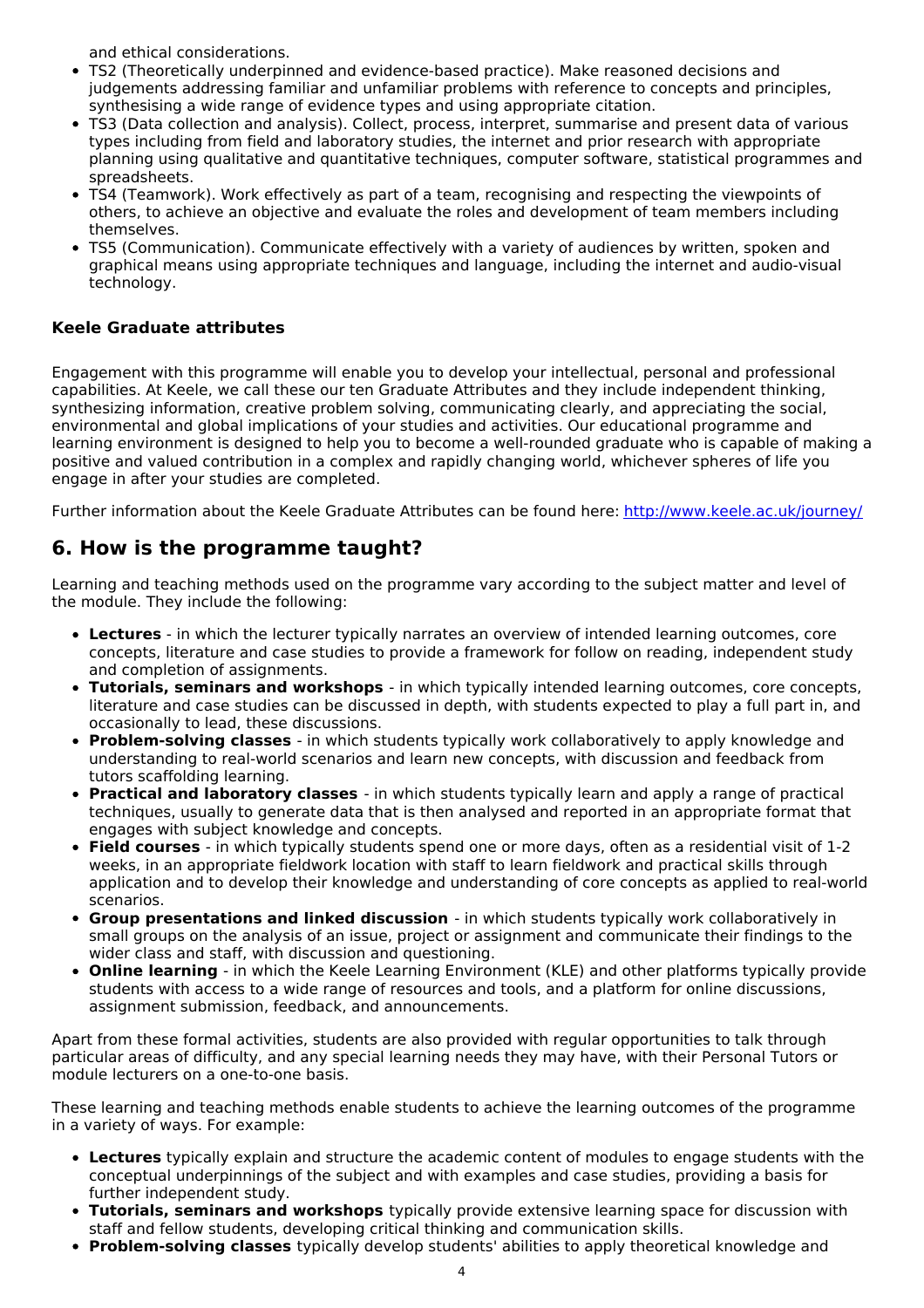understanding.

- **Practical and laboratory classes** typically both develop practical skills and allow students to enrich and reinforce knowledge and understanding through application to relevant practical contexts.
- **Field courses** typically develop fieldwork, practical, data handling and teamwork skills through application of knowledge and understanding in a range of contexts.
- **Group presentations and linked discussion** typically develop critical thinking, information literacy, teamwork and communications skills, and reinforce students knowledge and understanding by application.
- **Online learning** typically supports students to engage effectively with resources that support both independent study and the other formal learning and teaching methods above, as well as providing detailed guidance for the programme and modules, electronic submission of assessments, and a means for receiving feedback on work.

Formal learning and teaching activities provide the structure alongside which students also carry out extensive independent study.

## **7. Teaching Staff**

Ecology and Conservation is an interdisciplinary subject and so staff delivering teaching and learning activities for the programme come from a range of different Faculties and Schools within the University. The programme is led by the School of Geography, Geology and the Environment, supported by the School of Life Sciences, with additional teaching by staff from the School of Chemical and Physical Sciences, the School of Social, Political and Global Studies, and other areas of the University. The teaching and research profiles of staff delivering and supporting the programme can be found on the different School websites.

There is a strong emphasis on enhancing the student learning experience within the School of Geography, Geology and the Environment, which has developed a national reputation for its learning and teaching activities. The environment degree programmes at Keele have received several Keele Teaching Innovation Awards and course developments have received external funding and recognition from the Higher Education Academy (HEA) Geography, Earth and Environmental Sciences subject centre, the HEA Education for Sustainable Development project and the Higher Education Funding Council for England. Several University and national awards for Excellence in Learning and Teaching have been awarded to staff within the teaching team. Staff actively participate in teaching and learning activities, many staff hold a Postgraduate Certificate qualification in Learning and Teaching in Higher Education and are Fellows of the Higher Education Academy (the professional body for teaching and learning in higher education), and several staff members are actively involved with pedagogic research that seeks to identify ways in which the student learning experience within environment programmes can be enhanced.

The University will attempt to minimise changes to our core teaching teams, however, delivery of the programme depends on having a sufficient number of staff with the relevant expertise to ensure that the programme is taught to the appropriate academic standard.

Staff turnover, for example where key members of staff leave, fall ill or go on research leave, may result in changes to the programme's content. The University will endeavour to ensure that any impact on students is limited if such changes occur.

## **8. What is the structure of the programme?**

The academic year runs from September to June and is divided into two semesters. The number of weeks of teaching will vary from programme to programme, but you can generally expect to attend scheduled teaching sessions between the end of September and mid-December, and from mid-January to the end of April. Our degree courses are organised into modules. Each module is usually a self-contained unit of study and each is usually assessed separately with the award of credits on the basis of 1 credit  $= 10$  hours of student effort. An outline of the structure of the programme is provided in the tables below.

There are three types of module delivered as part of your programme. They are:

- Compulsory modules a module that you are required to study on this course;
- Optional modules these allow you some limited choice of what to study from a list of modules;
- Elective modules (Global Challenge Pathways at Level 4) a choice of modules from different subject areas within the University that count towards the overall credit requirement but not the number of subject-related credits.

A summary of the credit requirements per year is as follows, with a minimum of 90 subject credits (compulsory plus optional) required for each year.

For further information on the content of modules currently offered, including the list of elective modules, please visit: <https://www.keele.ac.uk/recordsandexams/modulecatalogue/>

In addition to the standard requirements under university Regulation D2 for progression from Level 5 to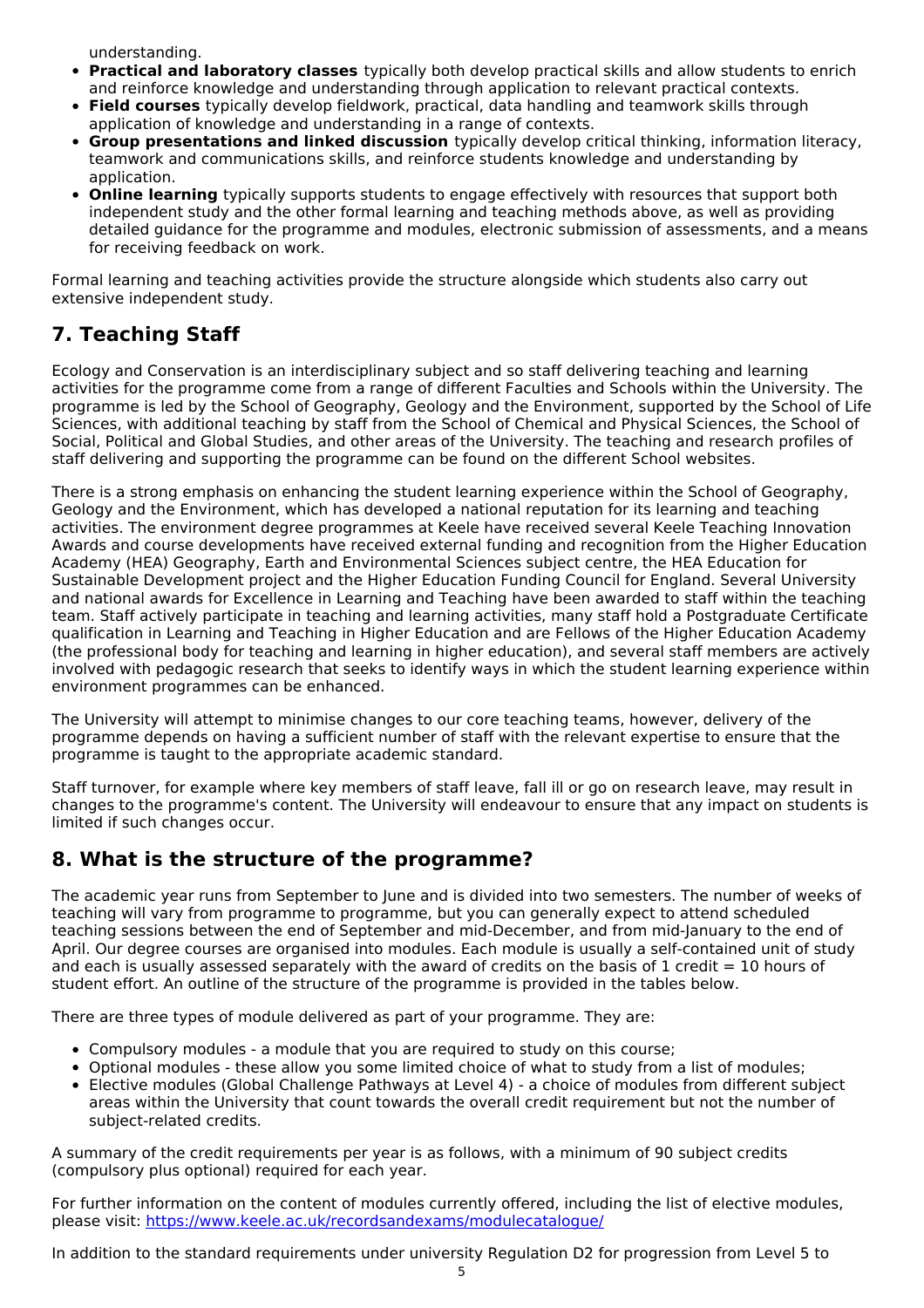Level 6 (section 1.2), students on an Integrated Master's Degree Programme must also achieve a minimum average module mark at Level 5 of 50% (section 2.2). If you do not meet the 50% average minimum at Level 5, you will be transferred to the BSc programme for Level 6 (as long as the standard progression requirements under Regulation D2 section 1.2 are met). To progress from Level 6 to Level 7 students must at least satisfy the requirements for the award of an Honours Degree in the Lower Second Class Honours category or will revert to BSc candidature. Students enrolled on the MSci may also choose to transfer to the BSc up to the end of Level 6 study.

| Year    | <b>Compulsory</b> | <b>Optional</b> |     | <b>Electives</b> |     |
|---------|-------------------|-----------------|-----|------------------|-----|
|         |                   | Min             | Max | Min              | Max |
| Level 4 | 105               | 0               | 15  | 0                | 15  |
| Level 5 | 90                | 15              | 30  | 0                | 15  |
| Level 6 | 75                | 30              | 45  | 0                | 15  |
| Level 7 | 90                | 30              | 30  | 0                | 0   |

## **Module Lists**

## **Level 4**

| <b>Compulsory modules</b>                             | <b>Module Code</b> | <b>Credits</b> | <b>Period</b> |
|-------------------------------------------------------|--------------------|----------------|---------------|
| Nature, Conservation and Society                      | GEG-10015          | 15             | Semester 1    |
| Animal Biology                                        | LSC-10081          | 30             | Semester 1    |
| Studying the Environment                              | ESC-10061          | 15             | Semester 1-2  |
| Academic, Professional and Fieldwork<br><b>Skills</b> | ESC-10068          | 15             | Semester 1-2  |
| Ecology and Plant Biology                             | LSC-10083          | 30             | Semester 2    |

| <b>Optional modules</b>                                | <b>Module Code</b> | <b>Credits</b> | <b>Period</b> |
|--------------------------------------------------------|--------------------|----------------|---------------|
| Introductory Environmental Chemistry                   | CHE-10044          | 15             | Semester 1    |
| <b>Why Politics Matters</b>                            | PIR-10038          | 15             | Semester 1    |
| Science & Society                                      | NAT-10001          | 15             | Semester 1-2  |
| Greening Business: Employability and<br>Sustainability | ESC-10043          | 15             | Semester 2    |
| Climate Change: The Scientific Context                 | ESC-10066          | 15             | Semester 2    |

### **Compulsory field courses at Level 4**

Please note: field course provision may change depending on factors such as staff availability, staff changes, staff expertise, costs,

student numbers, and other factors outside of our control (earthquakes, volcanic eruptions, disease outbreaks etc.). Locations of 'local area' field days change on a year by year basis.

| Module                                                             | <b>Typical</b><br>period          | <b>Field course details</b>                                                                                                          |
|--------------------------------------------------------------------|-----------------------------------|--------------------------------------------------------------------------------------------------------------------------------------|
| ESC-10068 Academic,<br>Professional and Fieldwork<br><b>Skills</b> | Semester 2.<br>Easter<br>vacation | Typically includes a residential field trip of 4-6 days in which<br>students apply field approaches appropriate to their discipline. |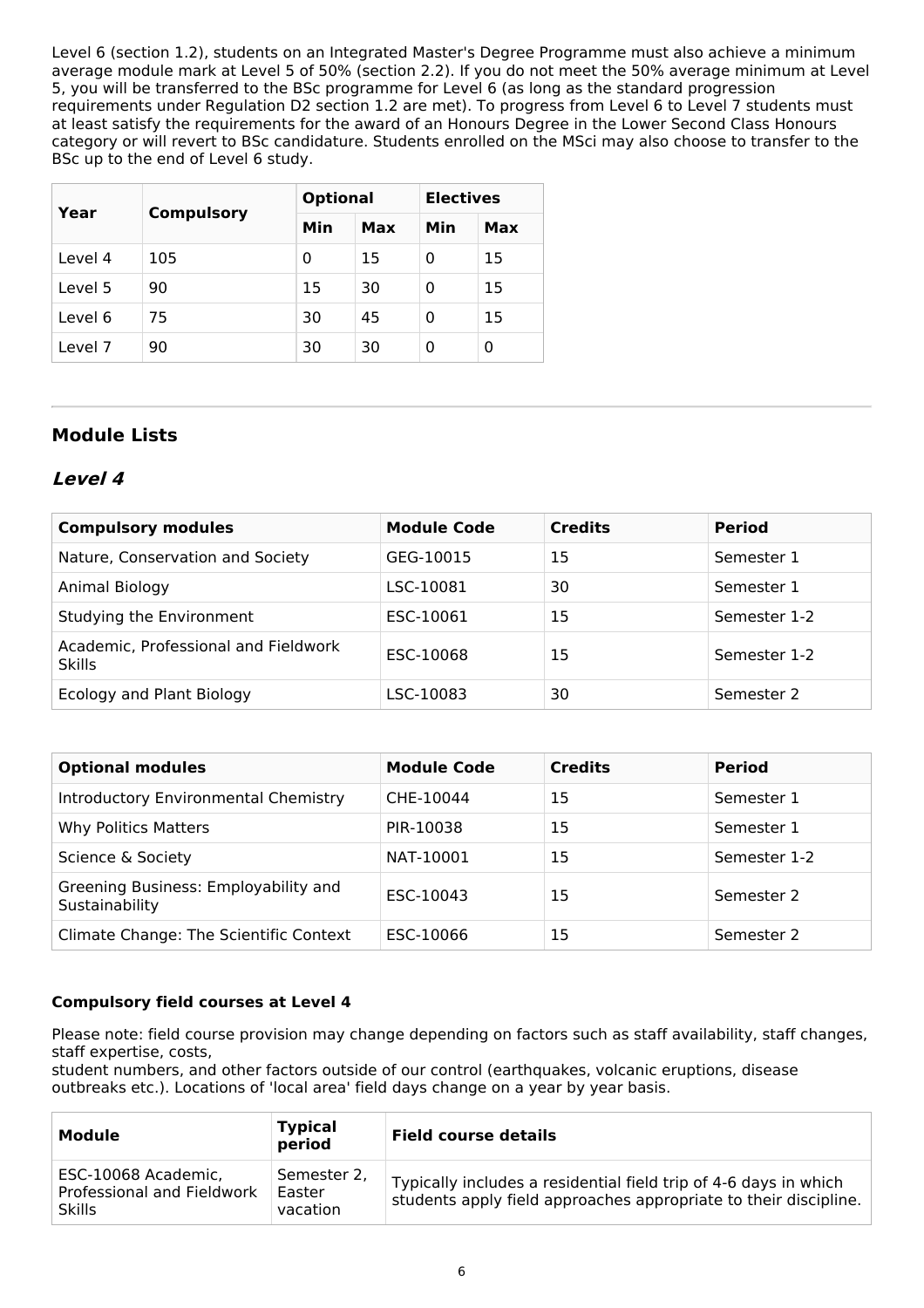### **Global Challenge Pathways (GCPs) - Level 4 (year 1) students only**

Students at Level 4 in 2022/23 have the option of taking a Global Challenge Pathway, which includes one 15 credit module in each year of the degree. Global Challenge Pathways offer students the chance to fulfil an exciting, engaging route of interdisciplinary study. Choosing a pathway, students will be presented with a global issue or 'challenge' which directly relates to societal issues, needs and debates. They will be invited to take part in academic and external facing projects which address these issues, within an interdisciplinary community of students and staff. Students completing a Global Challenge Pathway will receive recognition on their degree certificate.

| <b>Digital</b><br><b>Futures</b>                    | The Digital Futures pathway offers you the opportunity to become an active contributor to<br>current debates, cutting-edge research, and projects with external partners, addressing<br>both the exciting potential and the challenges of disruptive digital transformation across<br>all spheres of life.<br>Part of a diverse and interdisciplinary pathway community, you will engage in exciting,<br>impactful collaborative project work in innovative formats. Engaged in real-world<br>scenarios, you will use digital technology and creativity to promote inclusive, empowering,<br>and sustainable change at local and global levels.<br>Module: A digital life: challenges and opportunities (GCP-10005)                                                               |
|-----------------------------------------------------|-----------------------------------------------------------------------------------------------------------------------------------------------------------------------------------------------------------------------------------------------------------------------------------------------------------------------------------------------------------------------------------------------------------------------------------------------------------------------------------------------------------------------------------------------------------------------------------------------------------------------------------------------------------------------------------------------------------------------------------------------------------------------------------|
| <b>Climate</b><br>Change &<br><b>Sustainability</b> | Through the Climate Change & Sustainability pathway you will develop the skills,<br>understanding and drive to become agents of change to tackle climate change and wider<br>sustainability challenges.<br>You will work with international partners to explore climate change and sustainability in<br>different international contexts; lead your own projects to drive real change in your<br>communities; and be part of educating others to help achieve a more sustainable future.<br>Module: Climate Change & Sustainable Futures: Global Perspectives (GCP-<br>10009)                                                                                                                                                                                                     |
| <b>Social Justice</b>                               | Students on this pathway will embark on a reflective journey drawing upon decolonising,<br>feminist, and ethical perspectives on social justice, forging transformative outputs as<br>agents of change.<br>You will enter a dialogue with local, national, and international partners from Universities,<br>NGOs, International Human Rights Committees. You will engage with key societal<br>challenges, for example Covid 19 as a social crisis with impact on gender and racial<br>identities. The pathway will allow you to monitor and critically evaluate policies and<br>human rights treaties, and produce and disseminate digitally fluent, international and<br>sustainable project findings.<br>Module: Reflections on Social Injustices, Past and Present (GCP-10003) |
| <b>Enterprise &amp;</b><br>the Future of<br>Work    | If we are to achieve the promise of Sustainable Development Goals, solve the climate<br>crisis and take advantage of the changes that the digital revolution provide, we need to<br>understand the power of enterprise and prepare for future contexts of work, creativity and<br>disruption.<br>Supporting you to be part of future-facing solutions, this pathway will give you the ability<br>to make judgements on the utilisation of resources, labour and capital. It will support you<br>in developing creative, original thinking, allowing you to collaborate on projects that<br>persuade and effect change, setting you up to thrive in future environments of work and<br>innovation.<br>Module: Enterprise and the Future of Work 1 (GCP-10007)                      |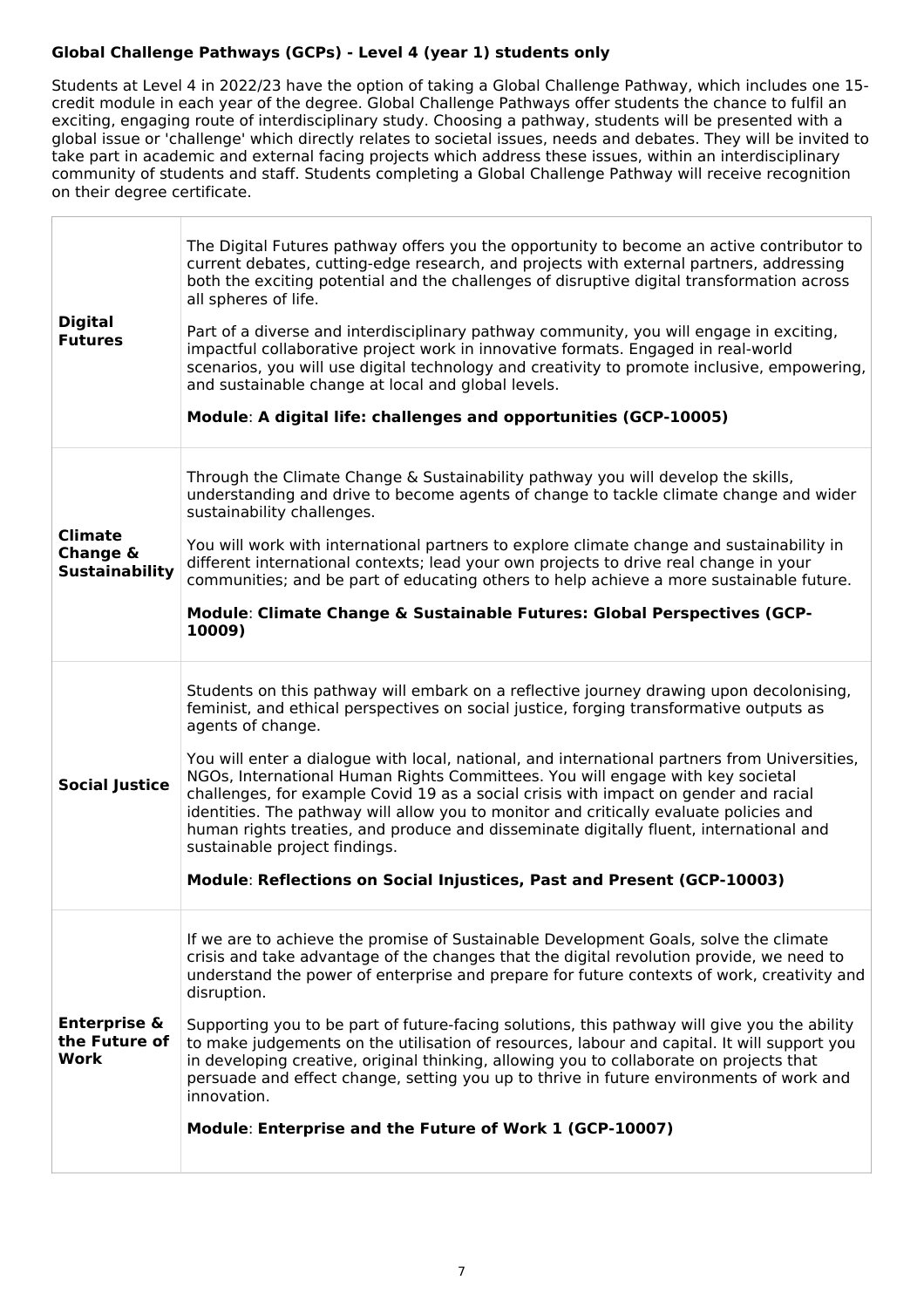| <b>Global Health</b><br><b>Challenges</b>               | By taking the global health challenge pathway you will develop solutions to improve the<br>health and quality of life for particular people and communities, engaging with these<br>groups to co-design interventions.<br>This pathway will provide you with skills that go beyond a focus on health and will allow<br>you to develop your ability to work in a team and lead change in society. The knowledge,<br>skills and work experience will complement your core degree and enhance your career<br>opportunities and graduate aspirations.<br>Module: Key concepts and challenges in global health (GCP-10001) |
|---------------------------------------------------------|-----------------------------------------------------------------------------------------------------------------------------------------------------------------------------------------------------------------------------------------------------------------------------------------------------------------------------------------------------------------------------------------------------------------------------------------------------------------------------------------------------------------------------------------------------------------------------------------------------------------------|
|                                                         | By choosing modules from this pathway, will develop a practical knowledge of a specific<br>language, allowing you to graduate with an enhanced degree title, or develop skills to<br>teach English as a Foreign Language. You will meet and communicate with speakers<br>different linguistic and cultural communities, ranging from students at partner universities<br>in Japan and China, to refugees in Hanley, and develop an understanding of how<br>languages and cultures interact.                                                                                                                           |
| Languages &<br><b>Intercultural</b><br><b>Awareness</b> | This pathway explores the power of language as a force both for breaking down and<br>building cultural and political barriers - words can be weapons as well as bridges. You will<br>examine how language is used, examine linguistic choices and how these impact on<br>intercultural understanding. Throughout the pathway we also examine the practice of<br>communication across cultural contexts, exploring cultural differences such as the<br>language of ethnicity and gender.                                                                                                                               |
|                                                         | Modules: you will be able to select from either a Modern Language of your<br>choice OR Certificate in TESOL Level 1.                                                                                                                                                                                                                                                                                                                                                                                                                                                                                                  |

# **Level 5**

| <b>Compulsory modules</b>                                                                     | <b>Module Code</b> | <b>Credits</b> | <b>Period</b> |
|-----------------------------------------------------------------------------------------------|--------------------|----------------|---------------|
| Human Impact on the Environment,<br>scientific perspectives                                   | ESC-20017          | 15             | Semester 1    |
| <b>Environmental Impact Assessment:</b><br>practical geographical and environmental<br>skills | ESC-20108          | 15             | Semester 1    |
| <b>Environmental Biology</b>                                                                  | LSC-20097          | 15             | Semester 1    |
| Employability Training: Engaging with the<br>Workplace                                        | ESC-20092          | 15             | Semester 1-2  |
| Geographical and Environmental Field<br><b>Skills</b>                                         | ESC-20106          | 15             | Semester 2    |
| <b>Biodiversity Crisis</b>                                                                    | LSC-20093          | 15             | Semester 2    |

| <b>Optional modules</b>                                     | <b>Module Code</b> | <b>Credits</b> | <b>Period</b> |
|-------------------------------------------------------------|--------------------|----------------|---------------|
| Cartography and Geographic Information<br>Science           | ESC-20102          | 15             | Semester 1    |
| Animal Behaviour                                            | LSC-20091          | 15             | Semester 1    |
| Interdisciplinary Perspectives on Wicked<br><b>Problems</b> | NAT-20007          | 15             | Semester 1-2  |
| <b>Animal Adaptations</b>                                   | LSC-20071          | 15             | Semester 2    |
| Why Policy Changes                                          | PIR-20068          | 15             | Semester 2    |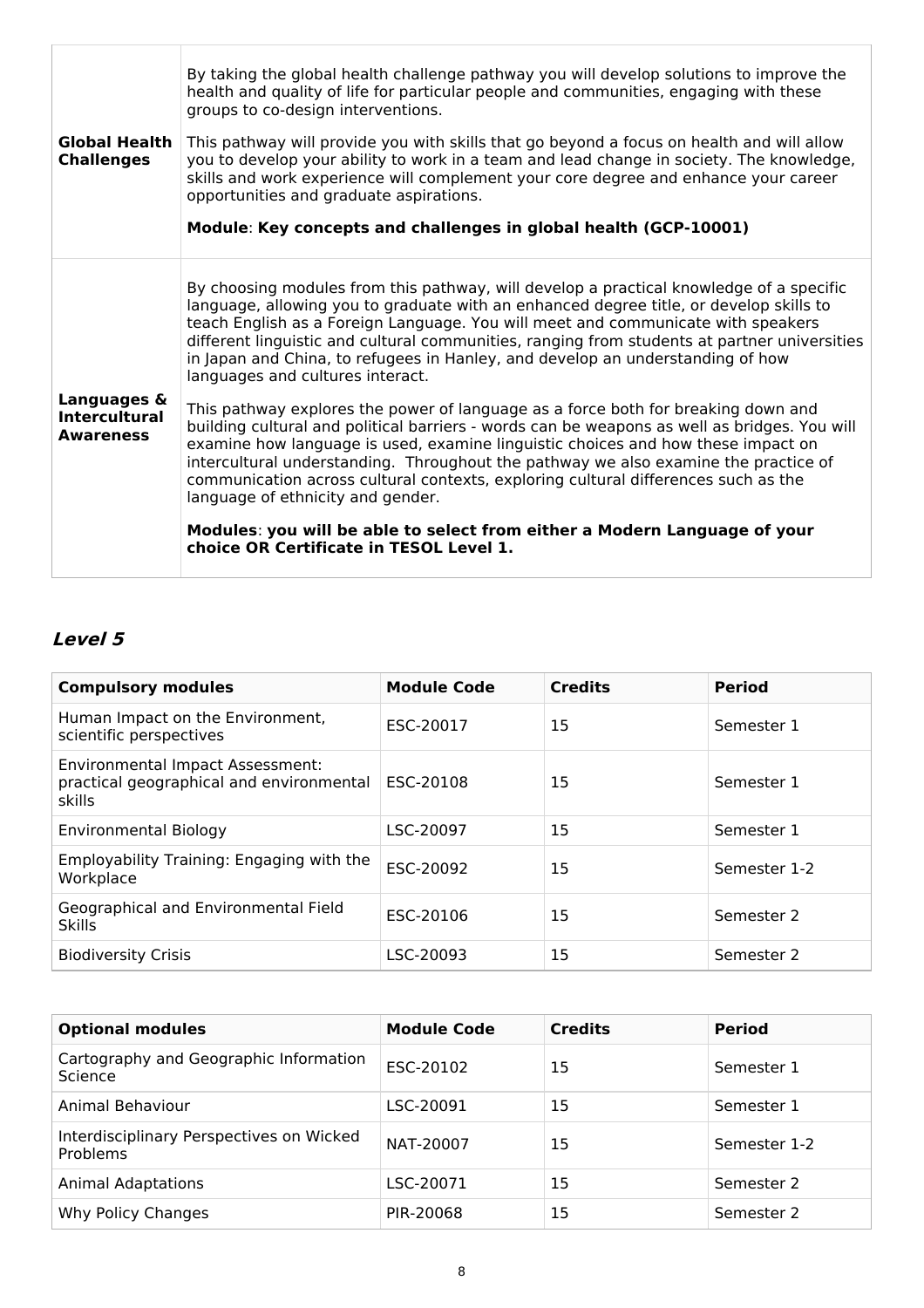### **Compulsory field courses at Level 5**

Please note: field course provision may change depending on factors such as staff availability, staff changes, staff expertise, costs,

student numbers, and other factors outside of our control (earthquakes, volcanic eruptions, disease outbreaks etc.). Locations of 'local area' field days change on a year by year basis.

| <b>Module</b>                                                            | <b>Typical period</b>                                                                                          | <b>Field course details</b>                                                                                                                                                                                                   |
|--------------------------------------------------------------------------|----------------------------------------------------------------------------------------------------------------|-------------------------------------------------------------------------------------------------------------------------------------------------------------------------------------------------------------------------------|
| ESC-20106<br>Geographical<br>and<br>Environmental<br><b>Field Skills</b> |                                                                                                                | Residential field course of typically 6-8 days - past locations<br>Semester 2, Easter vacation include options for the Lake District in the UK or the south of<br>France.                                                     |
| LSC-20097<br>Environmental<br>Biology                                    | Note: takes place in the<br><b>Summer vacation before</b><br>Level 5 starts - between<br>first and second year | Typically includes a field course based at Bangor University<br>during the summer vacation before the start of the academic<br>year, in which students learn and apply a range of<br>environmental and ecological approaches. |

## **Level 6**

| <b>Compulsory modules</b>        | <b>Module Code</b> | <b>Credits</b> | <b>Period</b> |
|----------------------------------|--------------------|----------------|---------------|
| Applied GIS                      | ESC-30044          | 15             | Semester 1    |
| <b>Conservation Biology</b>      | LSC-30043          | 15             | Semester 1    |
| <b>Dissertation</b>              | ESC-30047          | 30             | Semester 1-2  |
| Plant Science and Sustainability | LSC-30076          | 15             | Semester 2    |

| <b>Optional modules</b>                                         | <b>Module Code</b> | <b>Credits</b> | <b>Period</b> |
|-----------------------------------------------------------------|--------------------|----------------|---------------|
| Global Environmental Change                                     | ESC-30018          | 15             | Semester 1    |
| Clean Technology                                                | ESC-30040          | 15             | Semester 1    |
| Ecotoxicology and Risk Assessment                               | ESC-30056          | 15             | Semester 1    |
| Economic Development and<br><b>Environmental Transformation</b> | GEG-30016          | 15             | Semester 1    |
| Animals and Society                                             | GEG-30021          | 15             | Semester 1    |
| <b>Tropical Biology Field Course</b>                            | LSC-30066          | 15             | Semester 1    |
| Insect Ecology and Pest Management                              | LSC-30070          | 15             | Semester 1    |
| <b>Sustainability Consultancy</b>                               | ESC-30060          | 15             | Semester 1-2  |
| <b>Coastal Environments</b>                                     | ESC-30027          | 15             | Semester 2    |
| The Science of Soil                                             | ESC-30058          | 15             | Semester 2    |
| <b>Rural Geographies</b>                                        | GEG-30020          | 15             | Semester 2    |
| <b>Communication Skills for Biologists</b>                      | LSC-30059          | 15             | Semester 2    |
| Animal Welfare                                                  | LSC-30072          | 15             | Semester 2    |
| <b>Behavioural Ecology</b>                                      | LSC-30074          | 15             | Semester 2    |

### **Optional field course at Level 6**

There are no Compulsory field courses at Level 6. There may be residential or non-residential field courses taken at Level 6 dependent on option modules chosen. It should be noted that for many students their dissertation work is likely to include a substantial amount of fieldwork.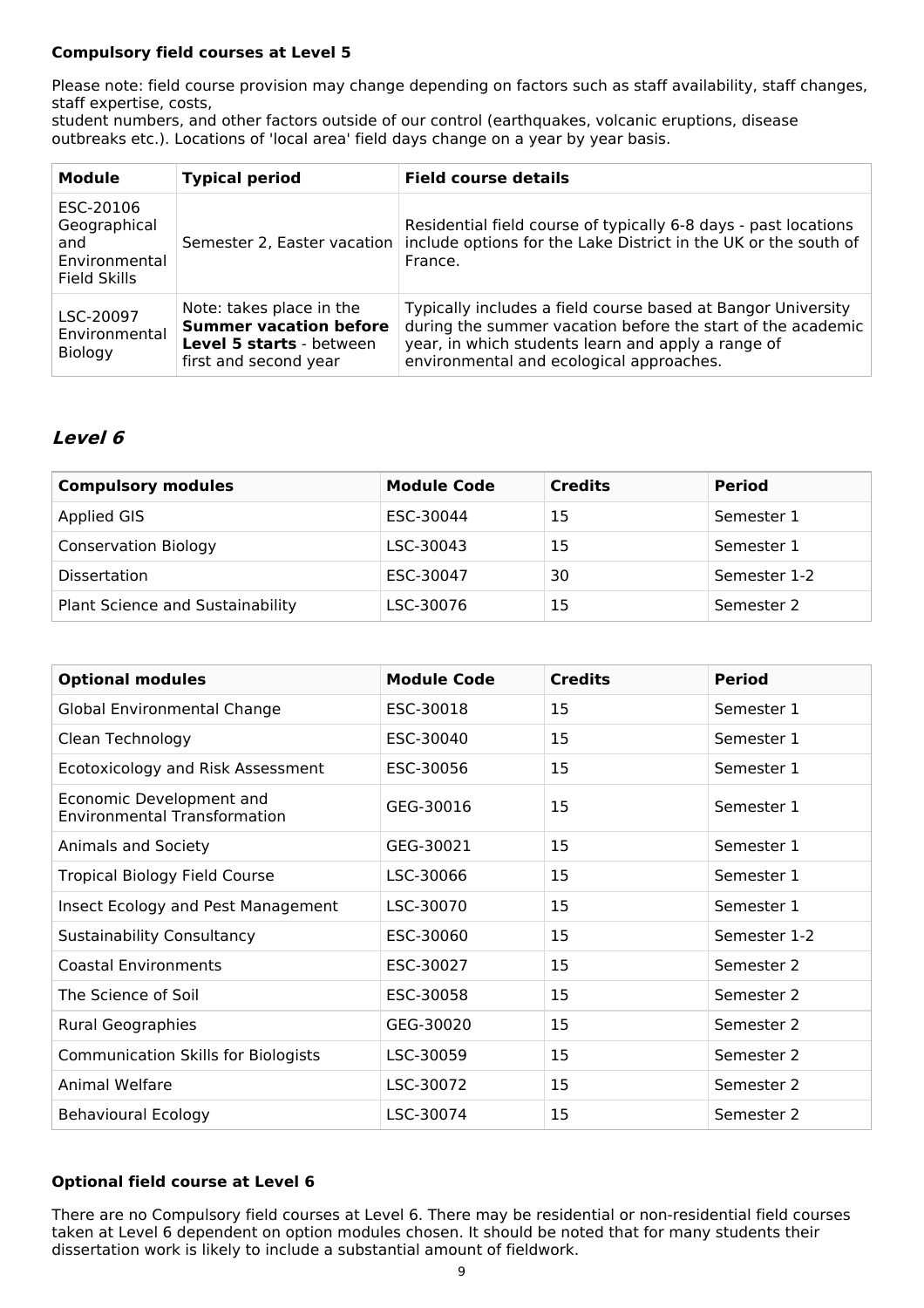The Optional field course through module LSC-30066 Tropical Biology Field Course incurs costs to students estimated at typically £1200 for the field course plus additional international travel costs for students to and from Malaysia.

Please note: field course provision may change depending on factors such as staff availability, staff changes, staff expertise, costs,

student numbers, and other factors outside of our control (earthquakes, volcanic eruptions, disease outbreaks etc.).

| <b>Module</b>                                                         | <b>Typical period</b>                                                                                          | <b>Field course details</b>                                                                                                                                                                 |
|-----------------------------------------------------------------------|----------------------------------------------------------------------------------------------------------------|---------------------------------------------------------------------------------------------------------------------------------------------------------------------------------------------|
| LSC-30066<br>Tropical<br><b>Biology Field</b><br>Course<br>(Optional) | Note: takes place in the<br><b>Summer vacation before</b><br>Level 6 starts - between<br>second and third year | Typically involves 15 days on a residential field course<br>studying tropical ecology and conservation based at the<br>University of Science, Malaysia (Universiti Sains<br>Malaysia; USM). |

## **Level 7**

| <b>Compulsory modules</b>           | <b>Module Code</b> | <b>Credits</b> | <b>Period</b> |
|-------------------------------------|--------------------|----------------|---------------|
| <b>Conservation Research Design</b> | ESC-40065          | 15             | Semester 1    |
| MSci Extended Research Project      | ESC-40063          | 30             | Semester 1-2  |
| Applied Ecology and Conservation    | ESC-40069          | 15             | Semester 1-2  |
| <b>Biodiversity Skills</b>          | LSC-40067          | 15             | Semester 1-2  |
| <b>Conservation Placement</b>       | ESC-40067          | 15             | Semester 2    |

| <b>Optional modules</b>                                            | <b>Module Code</b> | <b>Credits</b> | <b>Period</b> |
|--------------------------------------------------------------------|--------------------|----------------|---------------|
| Clean Technology (Masters)                                         | ESC-40058          | 15             | Semester 1    |
| International Environmental Law                                    | LAW-40043          | 15             | Semester 1    |
| Dimensions of Environmental Politics                               | PIR-40106          | 15             | Semester 1    |
| <b>Sustainability Consultancy</b>                                  | ESC-40071          | 15             | Semester 1-2  |
| Case Studies in Sustainability                                     | ESC-40030          | 15             | Semester 2    |
| Economic Development and<br>Environmental Transformation (Masters) | GEG-40006          | 15             | Semester 2    |
| <b>Applied Animal Welfare</b>                                      | LSC-40071          | 15             | Semester 2    |

### **Level 7 Module Rules**

### **Option modules Group 1 (15-30 credits)**

Students MUST choose a minimum of 15 credits from the following modules at Level 7 (up to a maximum of 30 credits).

| Code      | Title                                | Credits | <b>Period</b> |
|-----------|--------------------------------------|---------|---------------|
| ESC-40030 | Case Studies in Sustainability       | 15      | Semester 2    |
| LAW-40043 | International Environmental Law      | 15      | Semester 1    |
| PIR-40106 | Dimensions of Environmental Politics | 15      | Semester 1    |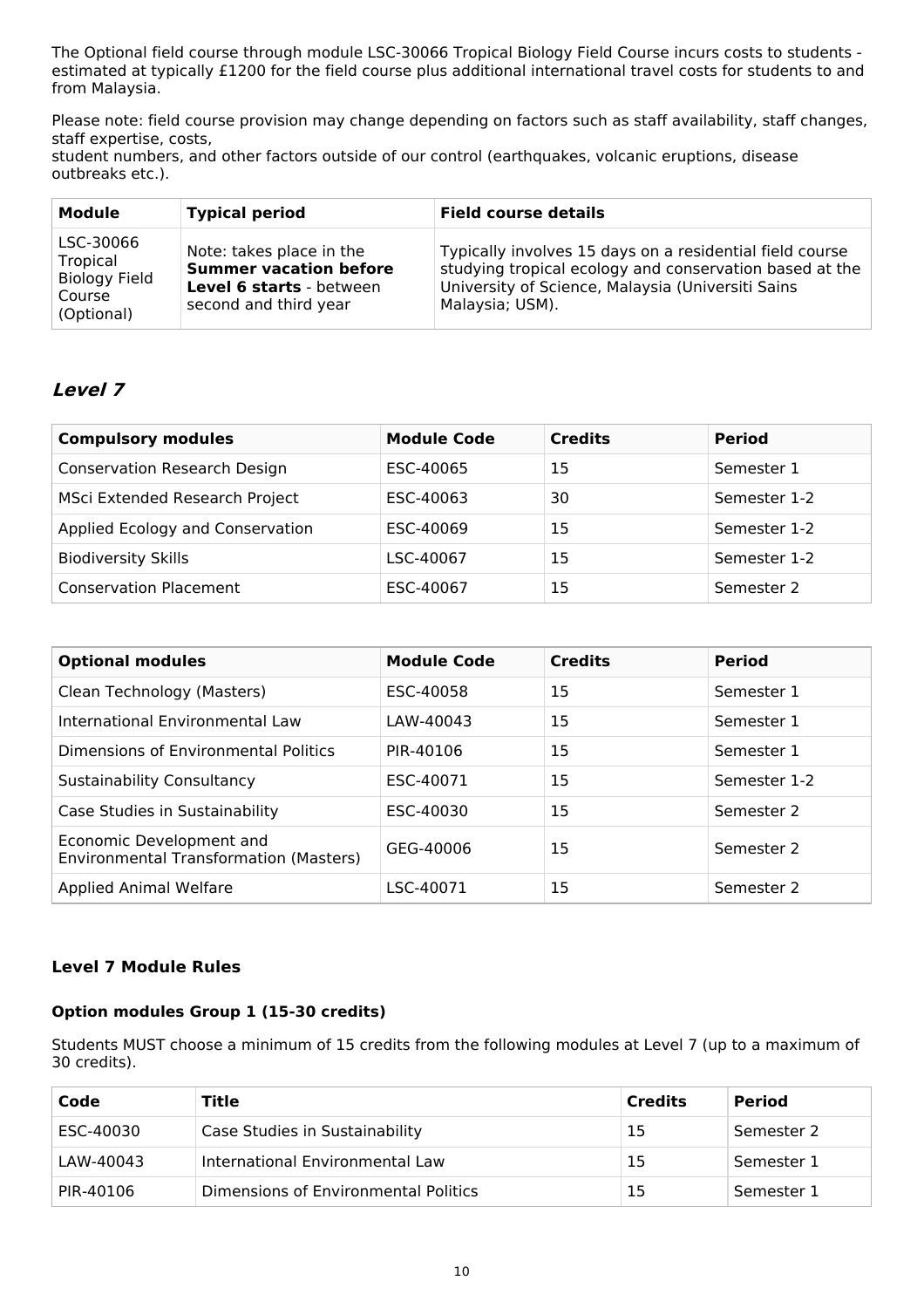### **Option modules Group 2 (0-15 credits)**

The following modules are Level 7 versions of modules offered at Level 6. Students MAY choose 0-15 credits from the following modules at Level 7 - but are only able to take a specific module if they have NOT successfully taken the noted Level 6 version.

| L7 code       | L6 code       | Title                                                    | <b>Credits Period</b> |                  |
|---------------|---------------|----------------------------------------------------------|-----------------------|------------------|
|               |               | ESC-40058   ESC-30040   Clean Technology (Masters)<br>15 |                       | Semester 1       |
|               |               | ESC-40071 ESC-30060 Sustainability Consultancy<br>15     |                       | Semester 1-<br>っ |
| GEG-<br>40006 | GEG-<br>30016 | Economic Development and Environmental<br>Transformation |                       | Semester 2       |
| LSC-40071     | LSC-30072     | <b>Advanced Animal Welfare</b>                           | 15                    | Semester 2       |

### **Electives (0-15 credits)**

Students also MAY take a maximum 15 credits of Elective modules at Level 7. Electives credit space is available only if students choose the minimum 15 credits from Options group 1 and do not choose any of the Options group 2 modules.

## **9. Final and intermediate awards**

Credits required for each level of academic award are as follows:

| Master's<br><b>Degree</b>                           | 480            | You will require at least 120 credits at levels 4, 5, 6 and 7<br>credits You must accumulate at least 360 credits in your main subject (out of 480 credits<br>overall) to graduate with a named single honours degree in this subject.                                                            |
|-----------------------------------------------------|----------------|---------------------------------------------------------------------------------------------------------------------------------------------------------------------------------------------------------------------------------------------------------------------------------------------------|
| <b>Honours</b><br><b>Degree</b>                     | 360<br>credits | You will require at least 120 credits at levels 4, 5 and 6<br>You must accumulate a minimum of 270 credits in your main subject (out of 360<br>credits overall), with at least 90 credits in each of the three years of study, to<br>graduate with a named single honours degree in this subject. |
| Diploma in<br><b>Higher</b><br><b>Education</b>     | 240<br>credits | You will require at least 120 credits at level 4 or higher and at least 120 credits at<br>level 5 or higher                                                                                                                                                                                       |
| <b>Certificate</b><br>in Higher<br><b>Education</b> | 120<br>credits | You will require at least 120 credits at level 4 or higher                                                                                                                                                                                                                                        |

**International Year option:** in addition to the above students must pass a module covering the international year in order to graduate with a named degree including the 'international year' wording. Students who do not complete, or fail the international year, will be transferred to the four-year version of the programme.

**Work Placement Year option:** in addition to the above students must pass a non-credit bearing module covering the work placement year in order to graduate with a named degree including the 'with Work Placement Year' wording. Students who do not complete, or fail the work placement year, will be transferred to the four-year version of the programme.

## **10. How is the Programme Assessed?**

The wide variety of assessment methods used on this programme at Keele reflects the broad range of knowledge and skills that are developed as you progress through the degree programme. Teaching staff pay particular attention to specifying clear assessment criteria and providing timely, regular and constructive feedback that helps to clarify things you did not understand and helps you to improve your performance. The following list is representative of the variety of assessment methods used on your programme: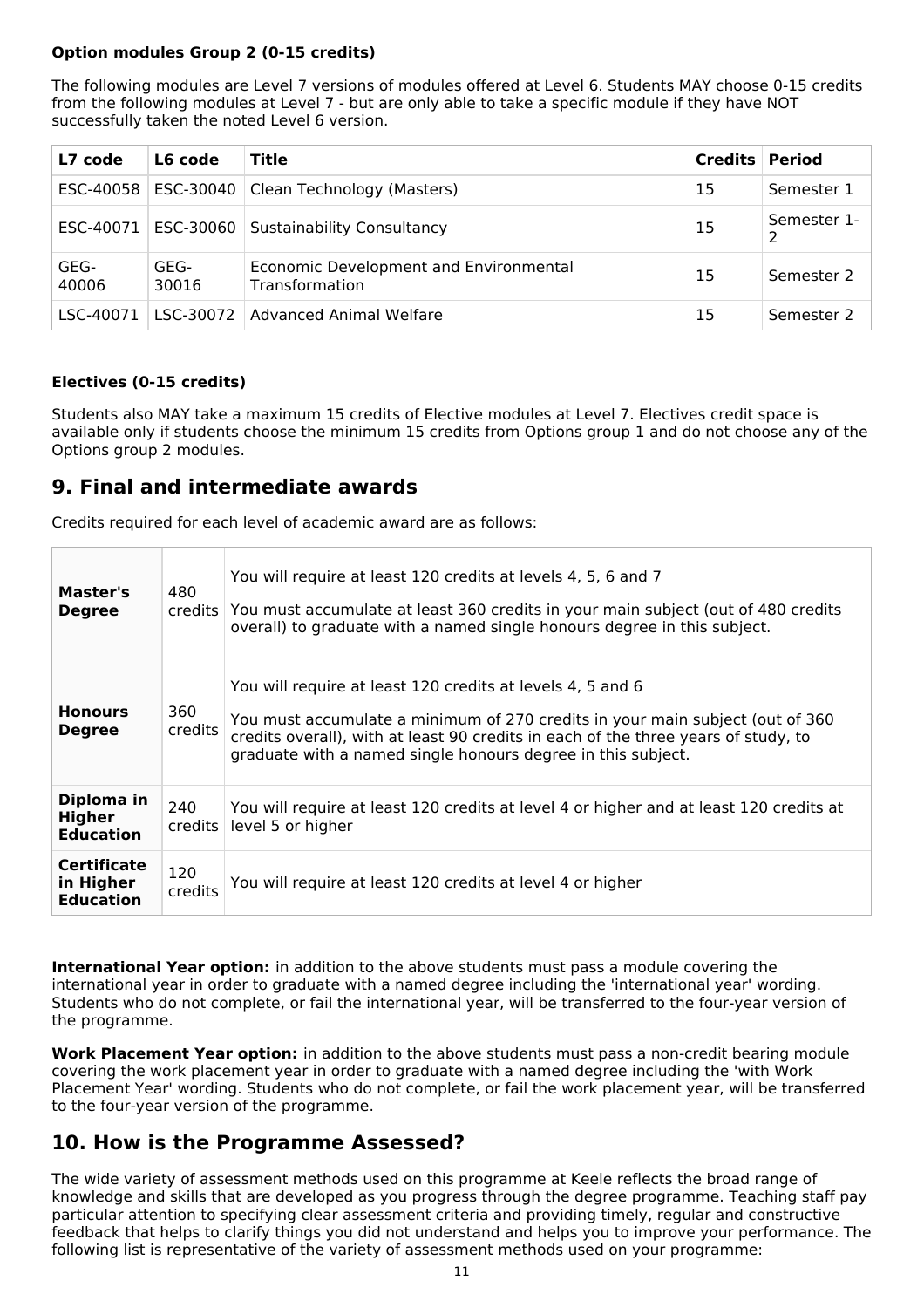- **Unseen closed and open book examinations** in different formats test students' knowledge and understanding of the subject. Examinations may consist of essay, short answer and/or multiple choice questions, and paper comprehension.
- **Technical reports** require you to describe the process and progress of a scientific investigation, including engagement with and analysis of scientific data, and present this is a clear and concise format. Some technical reports may require you to make recommendations.
- **Poster presentations**: enable students to develop their communication skills and summarize the findings of their research in a clear, concise and professional format. Posters may be presented in the form of a 'conference-style' presentation session whereby students give an oral summary of their work. Posters may be completed in small groups or as individuals.
- **Oral presentation**s assess individual students' subject knowledge and understanding. They also test their ability to work effectively as members of a team, to communicate what they know orally and visually, and to reflect on these processes as part of their own personal development.
- **Field Course Portfolios** document a range of activities and exercises undertaken in the field, either individually or in small groups.
- **Field Notebooks** allow you to document and record your field-based observations, including the use of field sketching, to enable you to better understand the unfamiliar field environment in which you are working in.
- **Reflective Diaries** enable you to critically reflect on your learning experiences, for example as part of a work placement experience. They are assessed on the quality of this reflection and on their ability to respond constructively to the challenges and difficulties they encounter in the process of their own creative development and learning.
- **Essays** allow you to demonstrate your ability to articulate ideas clearly using argument and reasoning skills and with close reference to the contexts and critical concepts covered in the modules. Essays also develop and demonstrate research and presentation skills (including appropriate scholarly referencing).
- **Laboratory reports** structured proformas and full lab reports are formal summaries of work carried out in the laboratory and test students' understanding of the practical aspects of the programme and develop the skills necessary to enable students to present and analyse their results.
- **Class tests** taken either conventionally or online via the Keele Learning Environment (KLE) assess students' subject knowledge and their ability to apply it in a more structured and focused way.
- **Dissertations** enable students to explore in depth an area of particular interest through a substantial piece of focused research and writing, and test their ability to formulate and answer research questions.
- **Research projects and reports** test student's knowledge of different research methodologies and the limits and provisional nature of knowledge. They also enable students to demonstrate their ability to formulate research questions and to answer them using appropriate methods.
- **Peer assessment:** in some cases students will be involved in marking other students' work, usually with a prescriptive marking guide. This helps students to appreciate where marks are gained and lost and gives them the opportunity to see the common mistakes made by other students.
- **Reviews** of other scholars' work test students' ability to identify and summarise the key points of a text and to evaluate the quality of arguments and the evidence used to support them. In the case of work based on empirical research, reviews also assess students' knowledge of research methodologies and their ability to make critical judgements about the appropriateness of different strategies for collecting and analysing data.
- **Group videos** demonstrate students' ability to present research in a video format, requiring careful consideration of the key material to be included, and how best to effectively communicate a message.Such project also require students to gain experience in working effectively in a group environment.

Marks are awarded for summative assessments designed to assess your achievement of learning outcomes. You will also be assessed formatively to enable you to monitor your own progress and to assist staff in identifying and addressing any specific learning needs. Feedback, including guidance on how you can improve the quality of your work, is also provided on all summative assessments within three working weeks of submission, unless there are compelling circumstances that make this impossible, and more informally in the course of tutorial and seminar discussions.

## **11. Contact Time and Expected Workload**

This contact time measure is intended to provide you with an indication of the type of activity you are likely to undertake during this programme. The data is compiled based on module choices and learning patterns of students on similar programmes in previous years. Every effort is made to ensure this data is a realistic representation of what you are likely to experience, but changes to programmes, teaching methods and assessment methods mean this data is representative and not specific.

Undergraduate courses at Keele contain an element of module choice; therefore, individual students will experience a different mix of contact time and assessment types dependent upon their own individual choice of modules. The figures below are an example of activities that a student may expect on your chosen course by year stage of study. Contact time includes scheduled activities such as: lecture, seminar, tutorial, project supervision, demonstration, practical classes and labs, supervised time in labs/workshop, fieldwork and external visits. The figures are based on 1,200 hours of student effort each year for full-time students.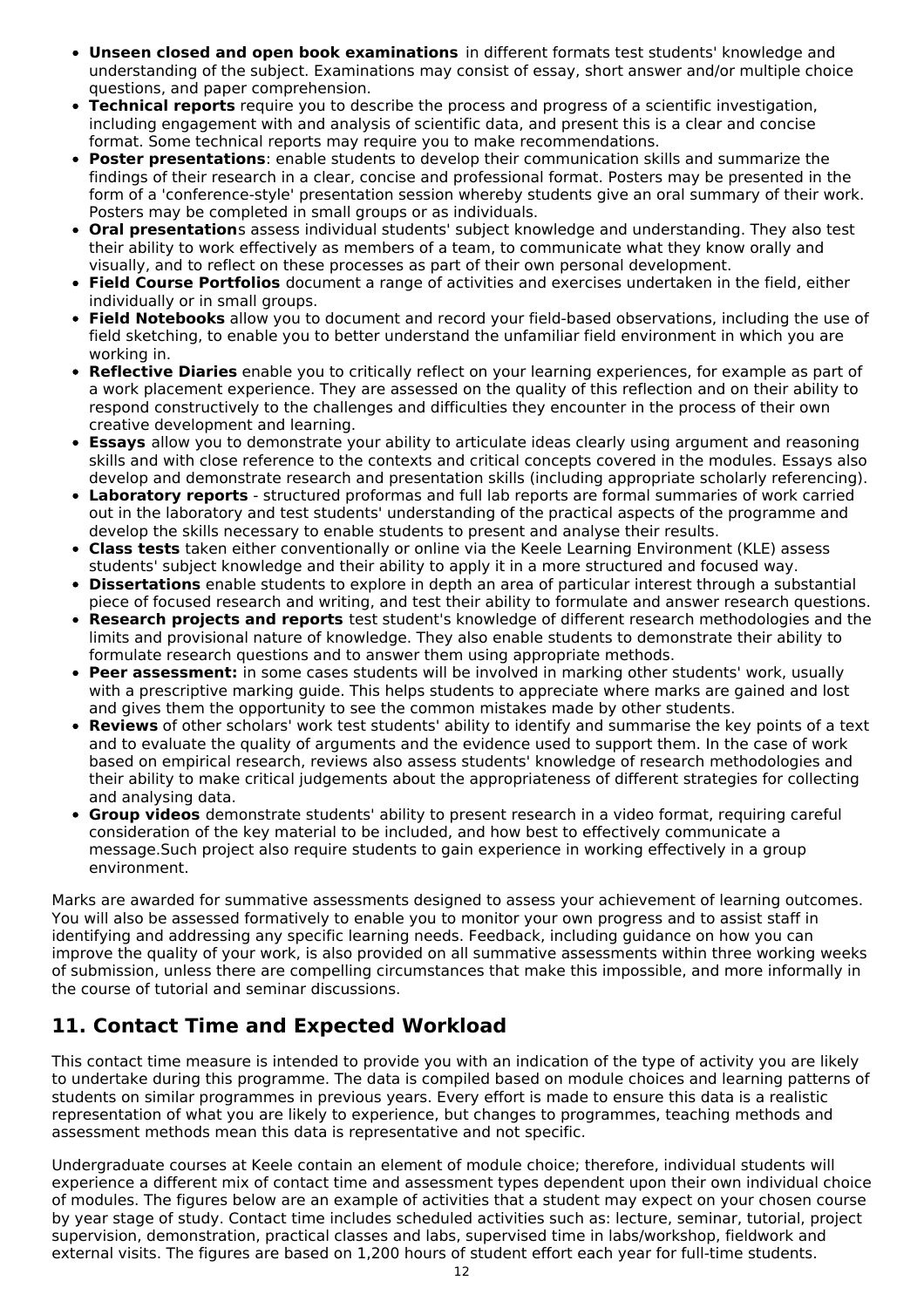## **Activity**

|                     | <b>Scheduled learning and teaching</b><br>activities | <b>Guided independent</b><br><b>Study</b> | <b>Placements</b> |
|---------------------|------------------------------------------------------|-------------------------------------------|-------------------|
| Year 1 (Level<br>4) | 24%                                                  | 76%                                       | $0\%$             |
| Year 2 (Level<br>5) | 24%                                                  | 76%                                       | 0%                |
| Year 3 (Level<br>6) | 14%                                                  | 86%                                       | $0\%$             |
| Year 4 (Level<br>7) | 18%                                                  | 76%                                       | 6%                |

## **12. Accreditation**

This programme does not have accreditation from an external body.

## **13. University Regulations**

The University Regulations form the framework for learning, teaching and assessment and other aspects of the student experience. Further information about the University Regulations can be found at: <http://www.keele.ac.uk/student-agreement/>

If this programme has any exemptions, variations or additions to the University Regulations these will be detailed in an Annex at the end of this document titled 'Programme-specific regulations'.

## **14. Other Learning Opportunities**

### **Study Abroad (semester)**

Students on the programme have the potential opportunity to spend a semester abroad in their second year studying at one of Keele's international partner universities.

Exactly which countries are available depends on the student's choice of degree subjects. An indicative list of countries is on the website (<http://www.keele.ac.uk/studyabroad/partneruniversities/>); however this does not guarantee the availability of study in a specific country as this is subject to the University's application process for studying abroad.

No additional tuition fees are payable for a single semester studying abroad but students do have to bear the costs of travelling to and from their destination university, accommodation, food and personal costs. Depending on the destination they are studying at additional costs may include visas, study permits, residence permits, and compulsory health checks. Students should expect the total costs of studying abroad to be greater than if they study in the UK, information is made available from the Global Education Team throughout the process, as costs will vary depending on destination.

Whilst students are studying abroad any Student Finance eligibility will continue, where applicable students may be eligible for specific travel or disability grants. Students who meet external eligibility criteria may be eligible for grants as part of this programme. Students studying outside of this programme may be eligible for income dependent bursaries at Keele. Students travel on a comprehensive Keele University insurance plan, for which there are currently no additional charges. Some governments and/or universities require additional compulsory health coverage plans; costs for this will be advised during the application process.

### **Study Abroad (International Year)**

A summary of the International Year, which is a potential option for students after completion of year 2 (Level 5), is provided in the Annex for the International Year.

## **Work Placement Year**

A summary of the Work Placement Year, which is a potential option for students after completion of year 2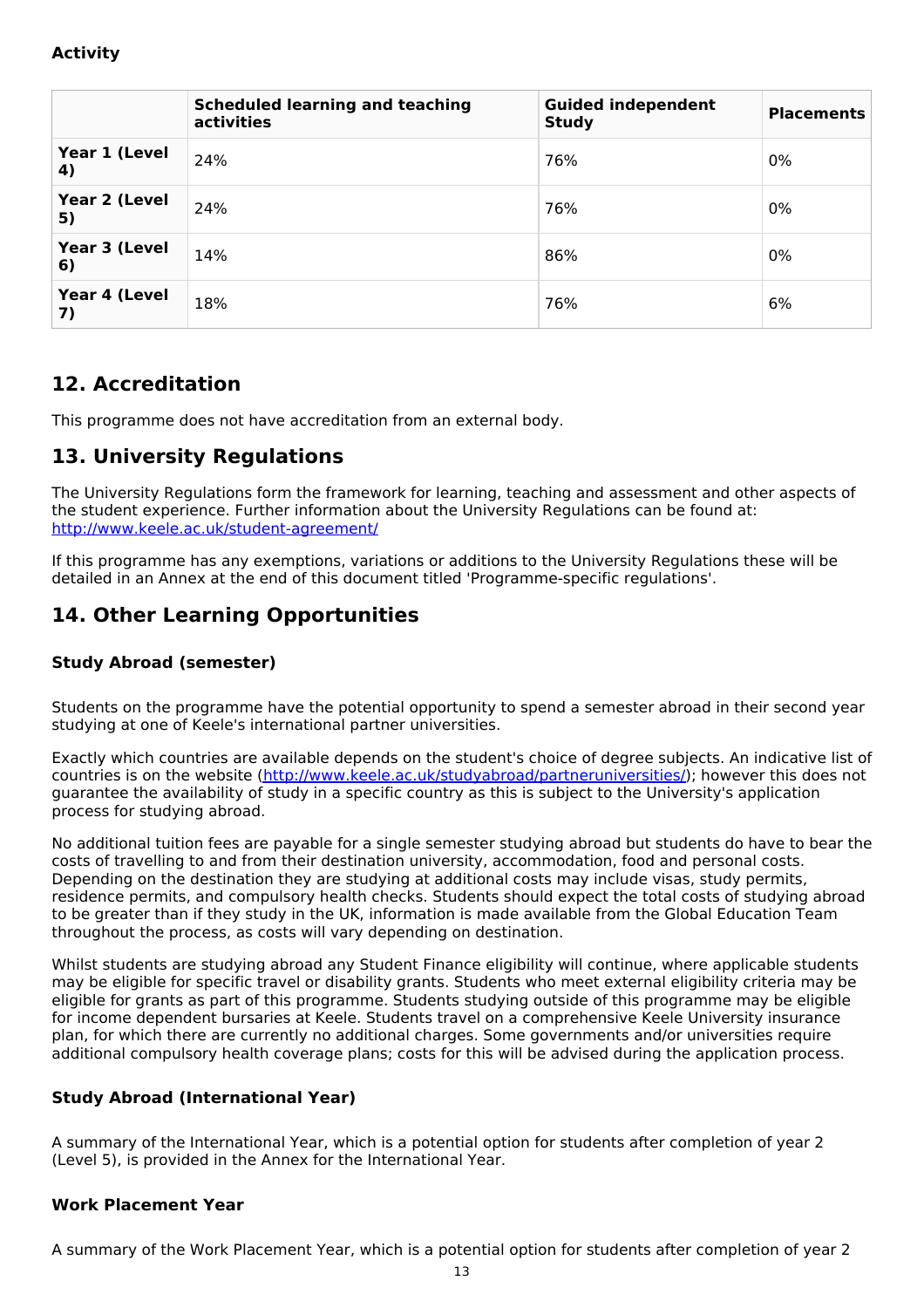#### **Fieldwork**

Fieldwork is an essential part of environmental degree programme student training, providing both the opportunity to acquire and practice field-based skills, to develop skills of observation and recording, and to work as effective members of a team. Keele is ideally located to be able to integrate a large component of field work into its environmental degree programmes with a wide range of habitats in easy reach, including the Keele campus itself with its lake system and extensive woodlands, in addition to the mining and industrial heritage of the local area providing ideal opportunities for the study of the impact of these activities on the environment. Field courses provide the opportunity to investigate environmental issues and environmental change within real world locations. Students are also encouraged to make the most of other opportunities for field work with external organisations, which can form part of student's independent project work for their dissertations in third year and, for the MSci award, in fourth year.

## **15. Additional Costs**

#### **Field Course Costs**

**ALL** students on the environment degree programmes undertake compulsory field courses as part of their studies - these are provided at no cost. Independent project work carried out by students for their final year dissertation may be associated with additional costs.

The University provides significant financial support for the compulsory fieldwork elements of the degree programme and the costs of travel and accommodation for compulsory field courses are fully paid for by the University up to and including Year 2.

**OPTIONAL field courses:** in addition, the Ecology and Conservation degree programme offers an optional international field course as part of the third year module LSC-30066 "Tropical Biology Field Course" hosted at the University of Science, Malaysia (Universiti Sains Malaysia). The cost of this is currently approximately £1200 plus additional costs of independently arranged student international travel to and from Malaysia.

ALL students on the environment degree programmes undertake an independent research project in their final year, which MAY include fieldwork. Students are responsible for organising their own transport and accommodation as well as paying any costs incurred whilst carrying out fieldwork. These costs are extremely variable as they are dependent on where the student carries out their project. Costs are minimal if the project work is undertaken in the students' local area.

**IMPORTANT:** Students are expected to have adequate clothing for field trips. We reserve the right to change the venues of field courses due to both cost and academic considerations. Some field courses are fully or partly catered for. Others are self-catered and students are expected to purchase meals (e.g. lunch and/or evening meal).

| <b>Activity</b>                                                                | <b>Estimated Cost</b> |  |
|--------------------------------------------------------------------------------|-----------------------|--|
| Field courses - compulsory                                                     | £0                    |  |
| Field course - optional to Malaysia                                            | £1,200                |  |
| Travel to optional internationally-hosted field course                         | unable to estimate    |  |
| Equipment - waterproof and appropriate clothing and footwear for field courses | £150                  |  |
| <b>Total estimated additional costs</b>                                        | £1,350                |  |

These costs have been forecast by the University as accurately as possible but may be subject to change as a result of factors outside of our control (for example, increase in costs for external services). Forecast costs are reviewed on an annual basis to ensure they remain representative. Where additional costs are in direct control of the University we will ensure increases do not exceed 5%.

As to be expected there will be additional costs for inter-library loans and potential overdue library fines, print and graduation. We do not anticipate any further costs for this programme.

## **16. Annex - International Year**

#### **Ecology and Conservation with International Year**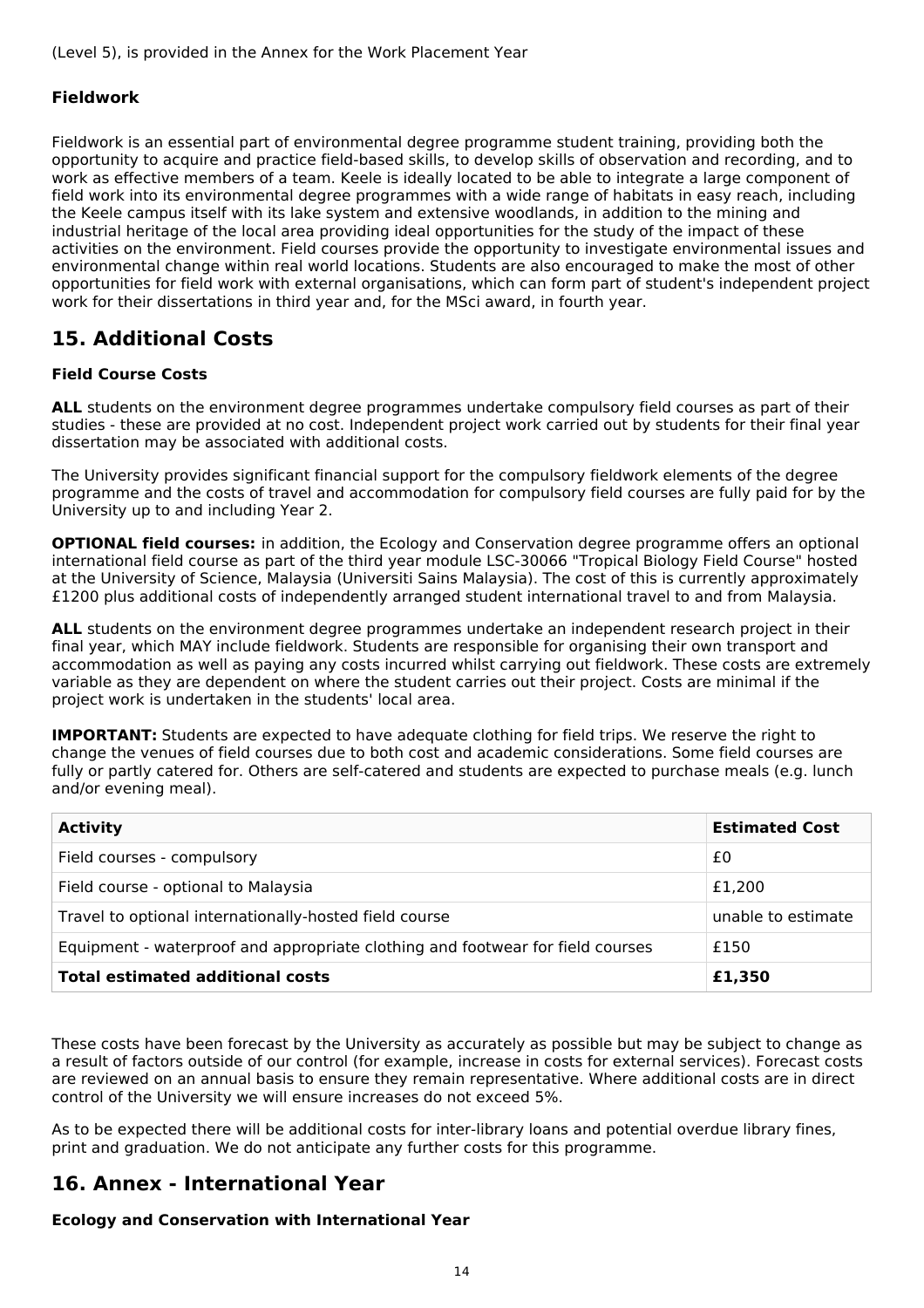#### **International Year Programme**

Students registered for this Single Honours programme may either be admitted for or apply to transfer during their period of study at Level 5 to the International Year option. Students accepted onto this option will have an extra year of study (the International Year) at an international partner institution after they have completed Year 2 (Level 5) at Keele.

Students who successfully complete both the second year (Level 5) and the International Year will be permitted to progress to Level 6. Students who fail to satisfy the examiners in respect of the International Year will normally revert to the standard programme and progress to Level 6 on that basis. The failure will be recorded on the student's final transcript.

Study at Level 4, Level 5 and Level 6 will be as per the main body of this document. The additional detail contained in this annex will pertain solely to students registered for the International Year option.

#### **International Year Programme Aims**

In addition to the programme aims specified in the main body of this document, the international year programme of study aims to provide students with:

- 1. Personal development as a student and a researcher with an appreciation of the international dimension of their subject
- 2. Experience of a different culture, academically, professionally and socially

#### **Entry Requirements for the International Year**

Students may apply to the 4-year programme during Level 5. Admission to the International Year is subject to successful application, interview and references from appropriate staff.

The criteria to be applied are:

- Academic Performance (an average of 55% across all modules at Level 5 is required. Students with up to 15 credits of re-assessment who meet the 55% requirement may progress to the International Year. Where no Semester 1 marks have been awarded performance in 1st year marks and ongoing 2nd year assessments are taken into account)
- General Aptitude (to be demonstrated by application for study abroad, interview during the 2nd semester of year 2 (Level 5), and by recommendation of the student's personal tutor, 1st and 2nd year tutors and programme director)

Students may not register for both an International Year and a Placement Year.

#### **Student Support**

Students will be supported whilst on the International Year via the following methods:

- Phone or Skype conversations with Study Abroad tutor, in line with recommended Personal Tutoring meeting points.
- Support from the University's Global Education Team

#### **Learning Outcomes**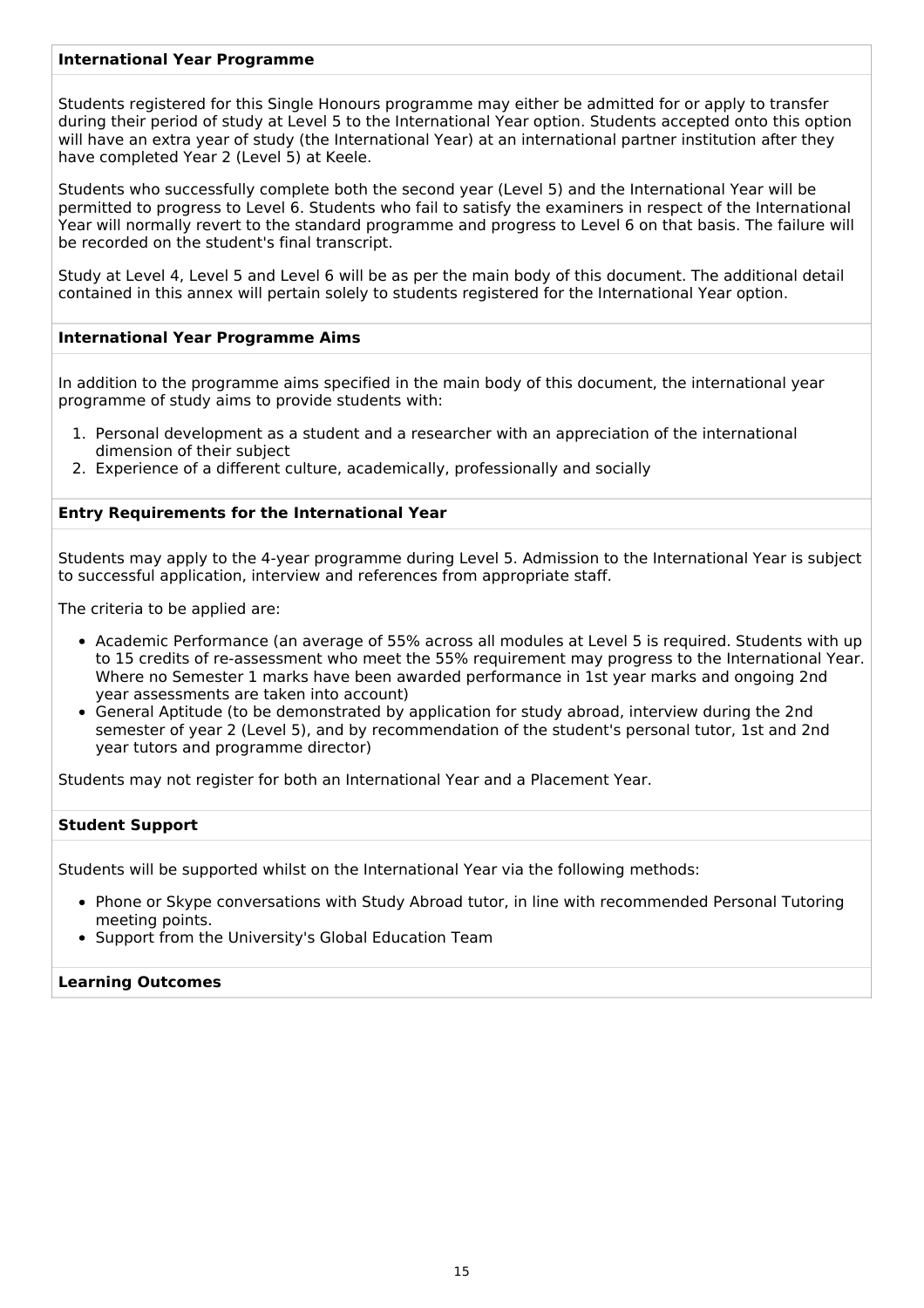In addition to the learning outcomes specified in the main text of the Programme Specification, students who complete a Keele undergraduate programme with International Year will be able to:

- 1. Describe, discuss and reflect upon the cultural and international differences and similarities of different learning environments
- 2. Discuss the benefits and challenges of global citizenship and internationalisation
- 3. Explain how their perspective on their academic discipline has been influenced by locating it within an international setting.

In addition, students who complete the International Year will be able to:

- KU10 (International practice). Demonstrate successful year-long international study of ecology and conservation at university level.
- SS9 (Global citizenship). Discuss, reflect upon, and explain cultural and international differences in approaches to academic study and to ecology and conservation as a discipline.

These learning outcomes will all be assessed by the submission of a satisfactory individual learning agreement, the successful completion of assessments at the partner institution and the submission of the reflective portfolio element of the international year module.

#### **Regulations**

Students registered for the International Year are subject to the programme-specific regulations (if any) and the University regulations. In addition, during the International Year, the following regulations will apply:

Students undertaking the International Year must complete 120 credits, which must comprise at least 40% in the student's discipline area.

This may impact on your choice of modules to study, for example you will have to choose certain modules to ensure you have the discipline specific credits required.

Students are barred from studying any module with significant overlap to the Level 6 modules they will study on their return. Significant overlap with Level 5 modules previously studied should also be avoided.

#### **Additional costs for the International Year**

Tuition fees for students on the International Year will be charged at 15% of the annual tuition fees for that year of study, as set out in Section 1. The International Year can be included in your Student Finance allocation, to find out more about your personal eligibility see: [www.gov.uk](http://www.gov.uk/)

Students will have to bear the costs of travelling to and from their destination university, accommodation, food and personal costs. Depending on the destination they are studying at additional costs may include visas, study permits, residence permits, and compulsory health checks. Students should expect the total costs of studying abroad be greater than if they study in the UK, information is made available from the Global Education Team throughout the process, as costs will vary depending on destination.

Students who meet external eligibility criteria may be eligible for grants as part of this programme. Students studying outside of this programme may be eligible income dependent bursaries at Keele.

Students travel on a comprehensive Keele University insurance plan, for which there are currently no additional charges. Some Governments and/or universities require additional compulsory health coverage plans; costs for this will be advised during the application process.

### **17. Annex - Work Placement Year**

**Ecology and Conservation with Work Placement Year**

**Work Placement Year summary**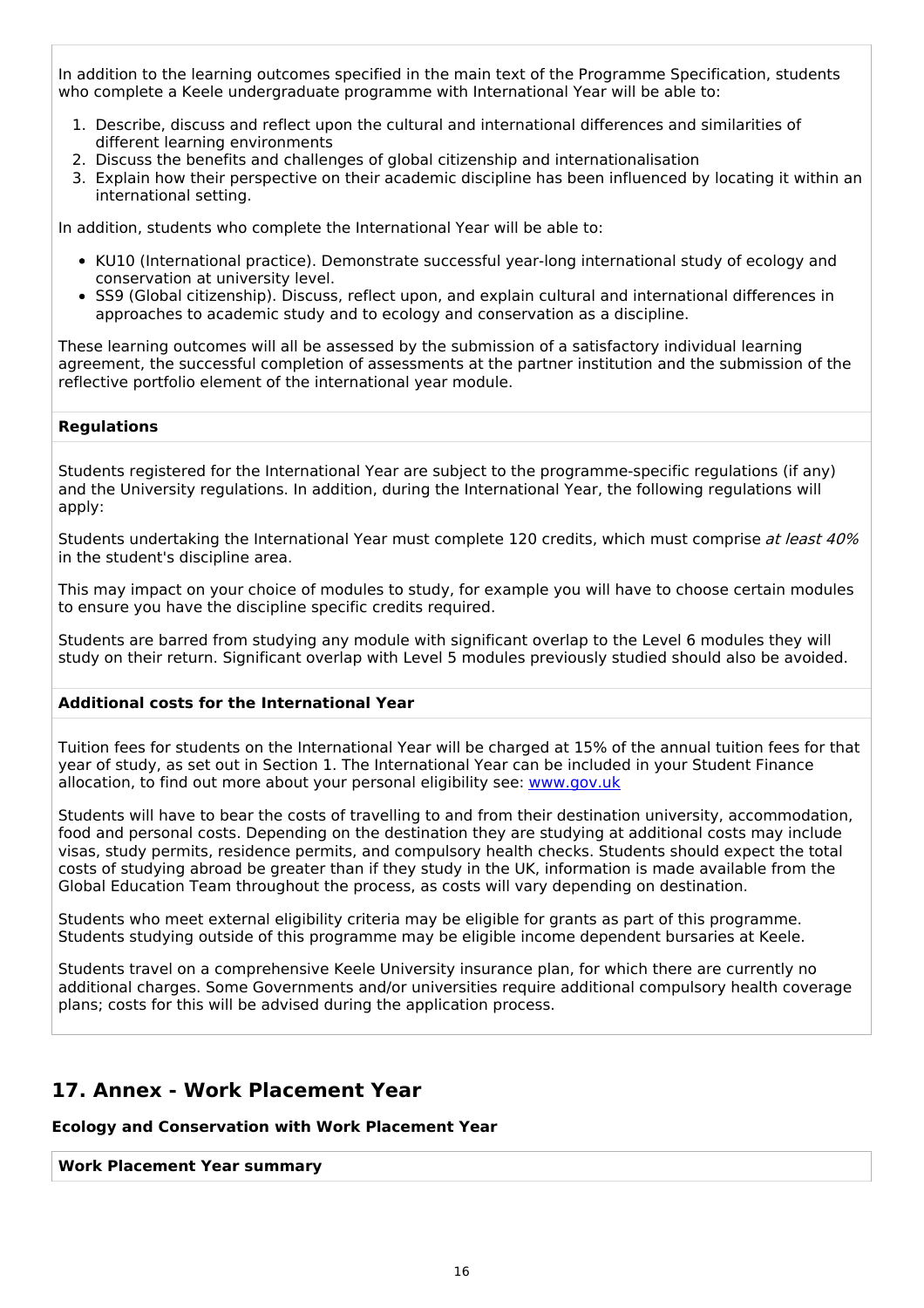Students registered for this programme may either be admitted for or apply to transfer during their studies to the 'with Work Placement Year' option (NB: for Combined Honours students the rules relating to the work placement year in the subject where the placement is organised are to be followed). Students accepted onto this programme will have an extra year of study (the Work Placement Year) with a relevant placement provider after they have completed Year 2 (Level 5) at Keele.

Students who successfully complete both the second year (Level 5) and the Work Placement Year will be permitted to progress to Level 6. Students who fail to satisfactorily complete the Work Placement Year will normally revert to the 3-year programme and progress to Level 6 on that basis. The failure will be recorded on the student's final transcript.

Study at Level 4, Level 5 and Level 6 will be as per the main body of this document. The additional detail contained in this annex will pertain solely to students registered for the Work Placement Year option.

#### **Work Placement Year Programme Aims**

In addition to the programme aims specified in the main body of this document, the Work Placement Year aims to provide students with:

1. Develop employability and professional skills and knowledge through a long-term work-based experience in a role highly relevant to your degree

#### **Entry Requirements for the Work Placement Year**

Admission to the Work Placement Year is subject to successful application, interview and references from appropriate staff. Students have the opportunity to apply directly for the 4-year 'with work placement year' degree programme, or to transfer onto the 4-year programme at the end of Year-1 and in Year-2 at the end of Semester 1. Students who are initially registered for the 4-year degree programme may transfer onto the 3-year degree programme at any point in time, prior to undertaking the year-long work placement. Students who fail to pass the work placement year, and those who fail to meet the minimum requirements of the work placement year module (minimum 30 weeks full time (1,050 hours), or equivalent, work placement), will be automatically transferred onto the 3-year degree programme.

The criteria to be applied are:

- A good University attendance record and be in 'good academic standing'.
- Passed all Year-1 and Year-2 Semester 1 modules
- Students undertaking work placements will be expected to complete a Health and Safety checklist prior to commencing their work experience and will be required to satisfy the Health and Safety regulations of the company or organisation at which they are based.
- (International students only) Due to visa requirements, it is not possible for international students who require a Tier 4 Visa to apply for direct entry onto the 4-year with Work Placement Year degree programme. Students wishing to transfer onto this programme should discuss this with student support, the academic tutor for the work placement year, and the Programme Lead. Students should be aware that there are visa implications for this transfer, and it is the student's responsibility to complete any and all necessary processes to be eligible for this programme. There may be additional costs, including applying for a new Visa from outside of the UK for international students associated with a transfer to the work placement programme.

Students may not register for both an International Year and a Work Placement Year.

#### **Student Support**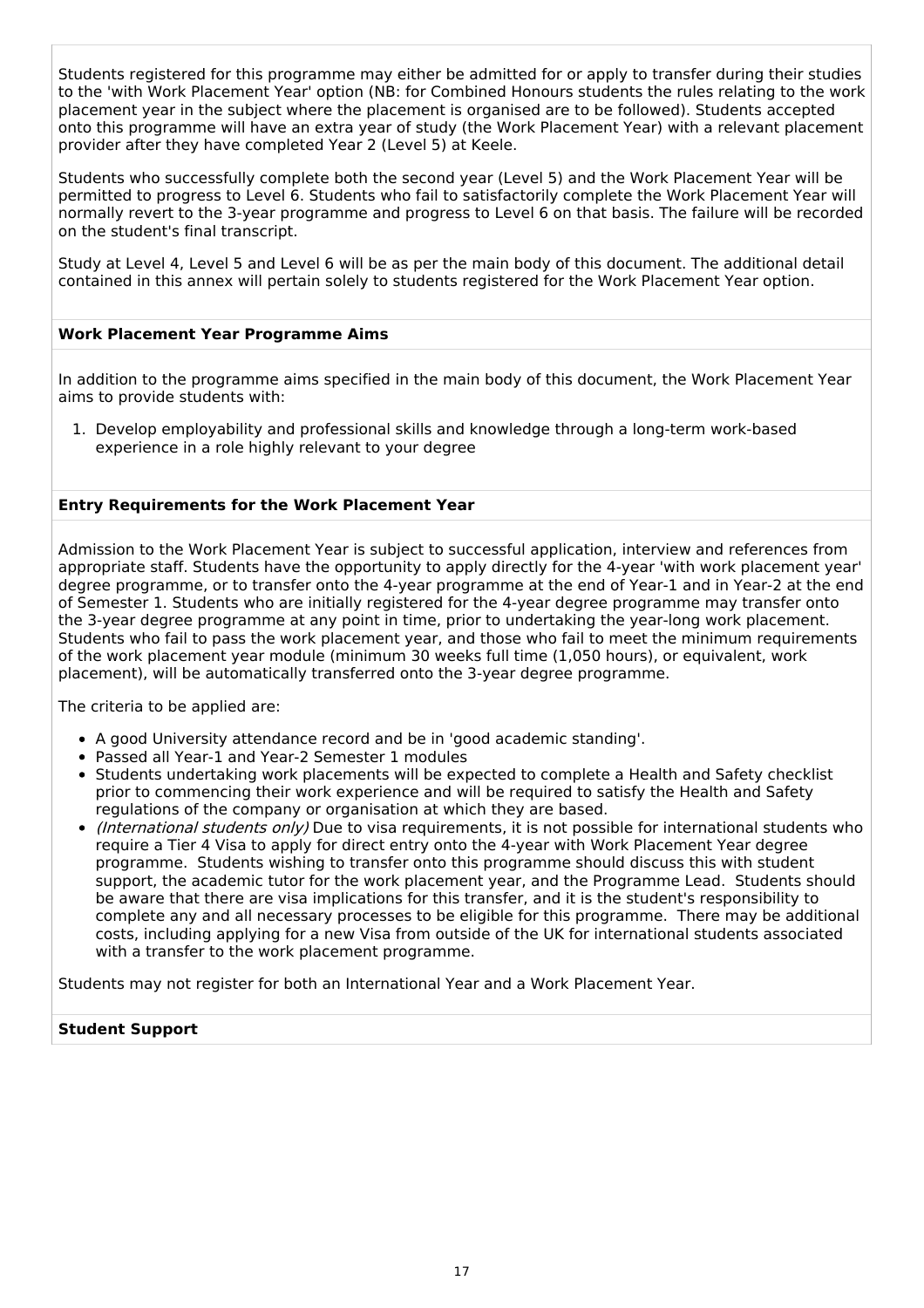Students will be supported whilst on the Work Placement Year via the following methods:

- Regular contact between the student and a named member of staff who will be assigned to the student as their University supervisor. The University supervisor will be in regular contact with the student throughout the year, and be on hand to provide advice (pastoral or academic) and liaise with the Placement supervisor on the student's behalf if required.
- Two formal contacts with the student during the placement year: the University supervisor will visit the student in their placement organization at around the 5 weeks afters placement has commenced, and then visit again (or conduct a telephone/video call tutorial) at around 15 weeks into the placement.
- Weekly supervision sessions will take place with the placement supervisor (or his/her nominee) throughout the duration of the placement.

#### **Learning Outcomes**

In addition to the learning outcomes specified in the main text of the Programme Specification, students who complete the 'with Work Placement Year' option will be able to:

- KU6 (Workplace competencies). Demonstrate employability and professional competence in the ecology and conservation sector.
- SS6 (Workplace conservation practice). Apply ecological and conservation skills in a workplace context.

These learning outcomes will be assessed through the non-credit bearing Work Placement Year module (ESC-30042 Work Placement Year) which involves:

- 1. Mid-Placement Portfolio (SWOT analysis; Action Plan)
- 2. Final Placement Portfolio (Reflective diary; Evaluation report by host)

#### **Regulations**

Students registered for the 'with Work Placement Year' option are subject to programme-specific regulations (if any) and the University regulations. In addition, during the Work Placement Year, the following regulations will apply:

- Students undertaking the Work Placement Year must successfully complete the zero-credit rated 'Work Placement Year' module (ESC-30042)
- In order to ensure a high quality placement experience, each placement agency will sign up to a placement contract (analogous to a service level agreement).
- Once a student has been accepted by a placement organisation, the student will make a preplacement visit and a member of staff identified within the placement contract will be assigned as the placement supervisor. The placement supervisor will be responsible for ensuring that the placement experience meets the agreed contract agreed with the University.
- The placement student will also sign up an agreement outlining his/her responsibilities in relation to the requirements of each organisation.

Students will be expected to behave professionally in terms of:

(i) conforming to the work practices of the organisation; and

(ii) remembering that they are representatives of the University and their actions will reflect on the School and have an impact on that organisation's willingness (or otherwise) to remain engaged with the placement.

#### **Additional costs for the Work Placement Year**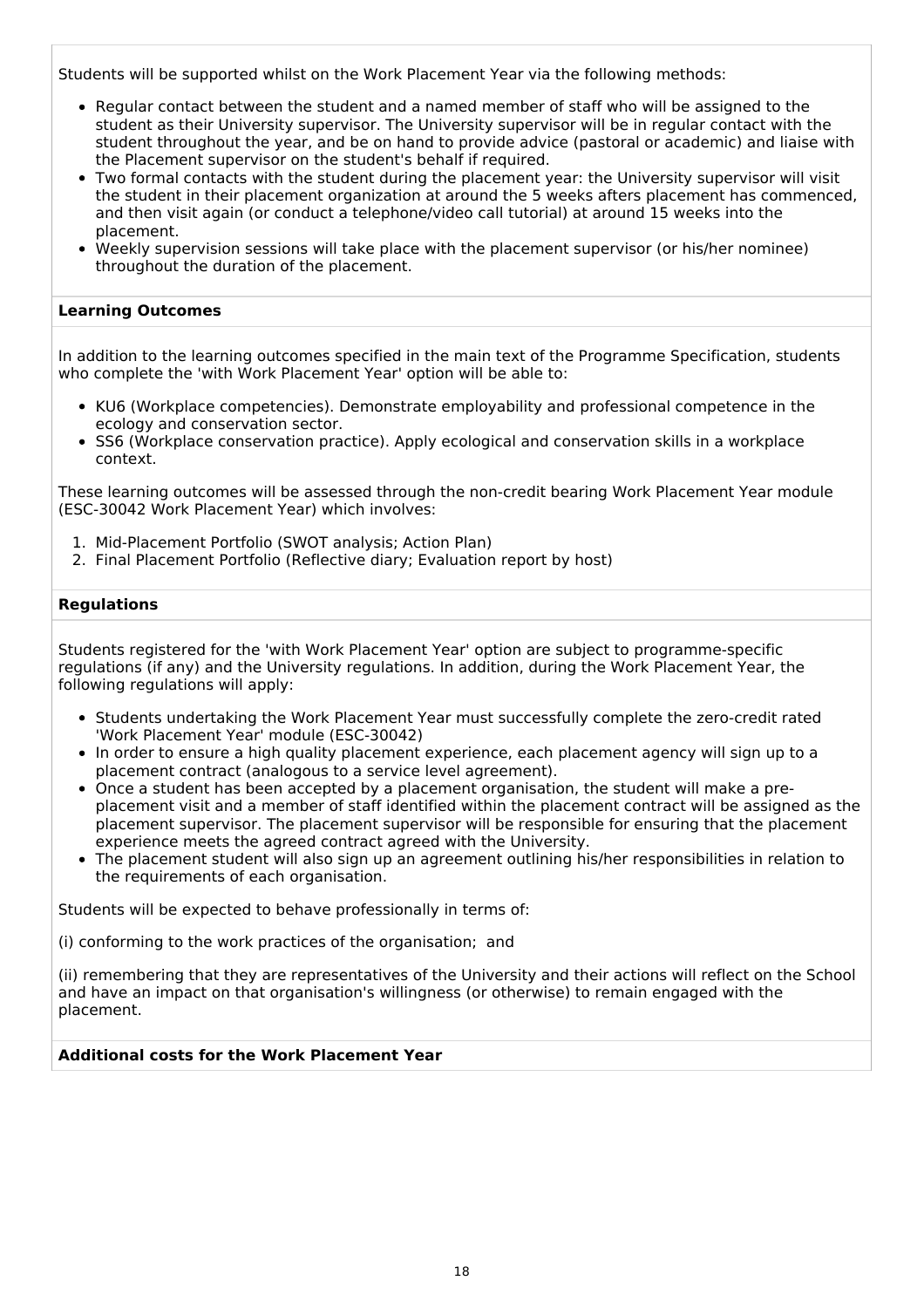Tuition fees for students on the Work Placement Year will be charged at 20% of the annual tuition fees for that year of study, as set out in Section 1. The Work Placement Year can be included in your Student Finance allocation; to find out more about your personal eligibility see: [www.gov.uk](http://www.gov.uk/)

Students will have to bear the costs of travelling to and from their placement provider, accommodation, food and personal costs. Depending on the placement provider additional costs may include parking permits, travel and transport, suitable clothing, DBS checks, and compulsory health checks.

A small stipend may be available to students from the placement provider during the placement but this will need to be explored on a placement-by-placement basis as some organisations, such as charities, may not have any extra money available. Students should budget with the assumption that their placement will be unpaid.

Eligibility for student finance will depend on the type of placement and whether it is paid or not. If it is paid, this is likely to affect student finance eligibility, however if it is voluntary and therefore unpaid, should not affect student finance eligibility. Students are required to confirm eligibility with their student finance provider.

International students who require a Tier 4 visa should check with the Immigration Compliance team prior to commencing any type of paid placement to ensure that they are not contravening their visa requirements.

## **18. Annex - Programme-specific regulations**

## **Programme Regulations: MSci Ecology and Conservation**

| <b>Final Award and Award Titles</b> | <b>MSci Ecology and Conservation</b><br>MSci Ecology and Conservation with International Year<br>MSci Ecology and Conservation with Work Placement Year       |  |
|-------------------------------------|---------------------------------------------------------------------------------------------------------------------------------------------------------------|--|
| Intermediate Award(s)               | BSc (Hons) Ecology and Conservation<br>Diploma of Higher Education in Ecology and Conservation<br>Certificate of Higher Education in Ecology and Conservation |  |
| <b>Last modified</b>                | November 2020                                                                                                                                                 |  |
| <b>Programme Specification</b>      | https://www.keele.ac.uk/ga/programmespecifications                                                                                                            |  |

The University's Academic Regulations which can be found on the Keele University website [\(https://www.keele.ac.uk/regulations/](https://www.keele.ac.uk/regulations/)[\)\[1\]](https://scims-api.keele.ac.uk/#_ftn1) apply to and regulate the programme, other than in instances where the specific programme regulations listed below over-ride them. These programme regulations list:

- **Exemptions which are characterised by the omission of the relevant regulation.**
- *Variations* which are characterised by the replacement of part of the regulation with alternative wording.
- Additional Requirements which set out what additional rules that apply to students in relation to this programme.

The following **exemptions, variations** and **additional requirements** to the University regulations have been checked by Academic Services and have been approved by the Faculty Education Committee.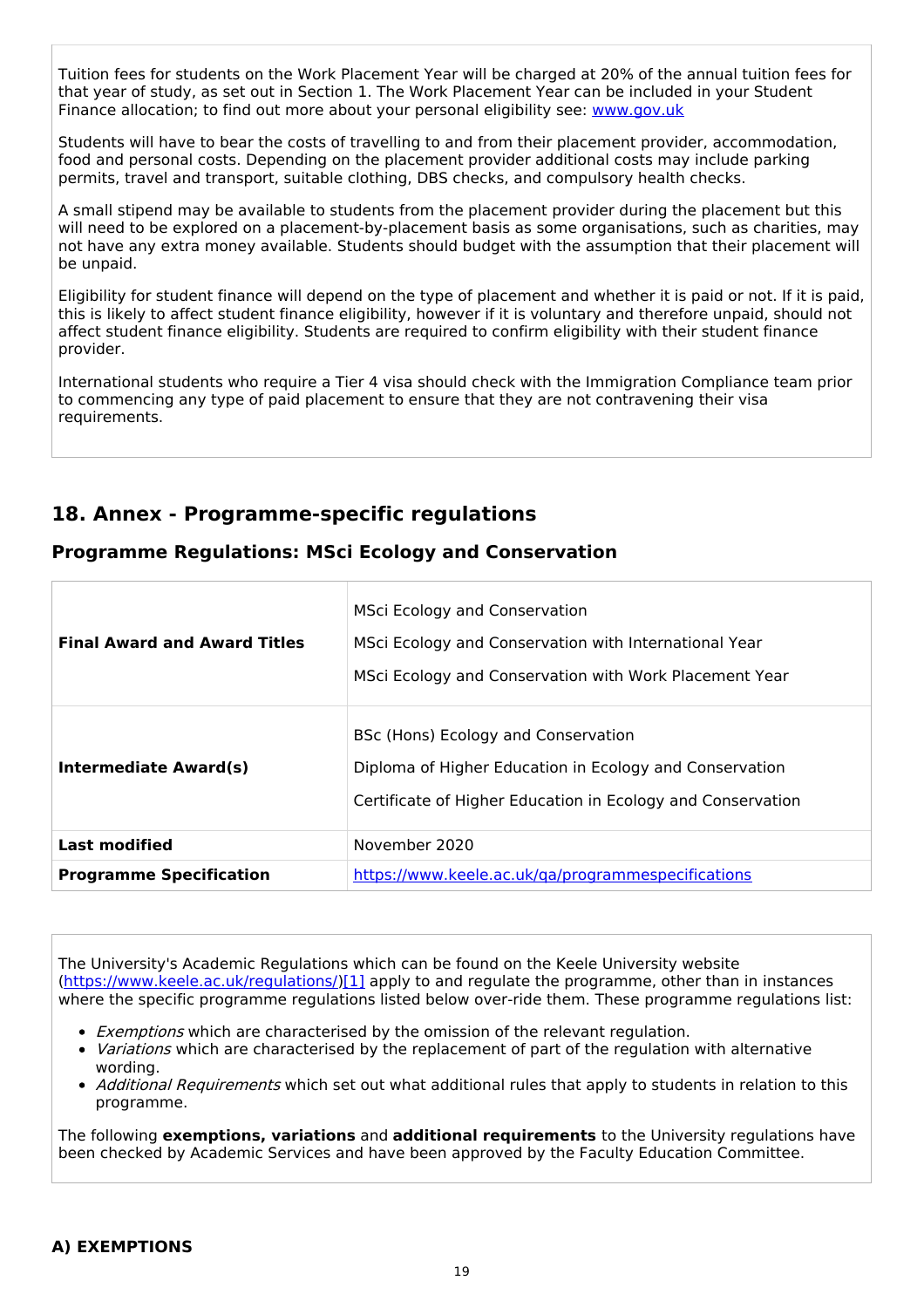The clause(s) listed below describe where an exemption from the University's Academic Regulations exists:

For the whole duration of their studies, students on this Programme are exempt from the following regulations:

### **[list exemptions] or state: No exemptions apply.**

## **B) VARIATIONS**

The clause(s) listed below describe where a variation from the University's Academic Regulations exists:

**Variation 1:** Re-assessment and alternative assessment of missed work This programme varies from Regulation C3.12.

Reassessment, or alternative work to replace a missed assessment supported by exceptional circumstances, may sometimes take a different form from the original assessment where it is not feasible to recreate the original circumstances of assessment, for example in the case of fieldwork, group work or peer-assessed activities. Appropriate alternative assessments may be substituted in these situations. Where fieldwork is missed and supported by exceptional circumstances where appropriate students may be given the option of taking the field course the following year or completing alternative assessment.

### **Additional Requirements**

The programme requirements listed below are in addition to the University's Academic Regulations:

### **Additional requirement 1: Attendance requirements**

Students are required to attend all practical classes, tutorials, seminars, field courses and lectures. Attendance at all these sessions is monitored and checked by the academic support staff. Any absences due to exceptional circumstances should be notified as soon as possible to the School Office who will then pass on this information to tutors, as necessary. Any exceptional circumstances must be notified using the appropriate form following University regulations.

Students who display a poor attendance record for no good reason are likely to be subject to disciplinary action. In addition, when taking modules from subjects other than those in the School of Geography, Geology and the Environment students must inform themselves of, and abide by, any additional attendance and notification requirements of that particular School.

Self-certification of illness as a reason for absence from compulsory classes will be accepted for no more than three occasions per Semester. Any subsequent absence for reasons of illness must be accompanied by a doctor's note.

Individual modules within the programme have specific attendance regulations:

### **Life Science (LSC-xxxxx) module attendance**

Attendance at practical classes, tutorials and seminars is compulsory in the School of Life Sciences. Registers will be taken at all compulsory sessions. It is the student's responsibility to ensure that they are recorded on the register as present. The office should be contacted by telephone on (01782) 733028 or (01782) 733677 or by e-mail at lifesci-office@keele.ac.uk as soon as possible to report an absence.

Failure to attend one compulsory session without good cause will result in an informal warning letter from the year tutor. Failure to attend any subsequent sessions without good cause will lead to the issuing of a formal warning from the Head of School. A maximum of two formal warnings will be issued and a fourth absence will result in a 3rd and final warning from the Director of Academic Services, which could result in the requirement to withdraw from the University.

The following School (Life Sciences) regulations will also apply:

A student who is absent without good cause from 50% or more of the compulsory sessions in any module may be deemed to have failed the module. Self-certification of illness as a reason for absence from compulsory classes will be accepted for no more than two classes per module. Any subsequent absence for reasons of illness must be accompanied by a doctor's note.

### **Chemical Science (CHE-xxxxx) module attendance**

Attendance at practical sessions is compulsory. You cannot pass the Optional module CHE-10044 Introductory Environmental Chemistry unless you gain a mark of at least 40% for the practical component of the module. Unsatisfactory attendance will result in automatic failure of the module. Students who fail Introductory Environmental Chemistry will need to re-take the module the following

academic year and will be charged additional fees to do so. You must arrive in good time for the commencement of laboratory sessions and may only leave prior to the end time with the express permission of the academic staff member in charge of the laboratory.

## **Additional requirement 2: Regulations governing fieldwork**

Students are expected to read the online Safety Handbook for the School of Geography, Geology and the